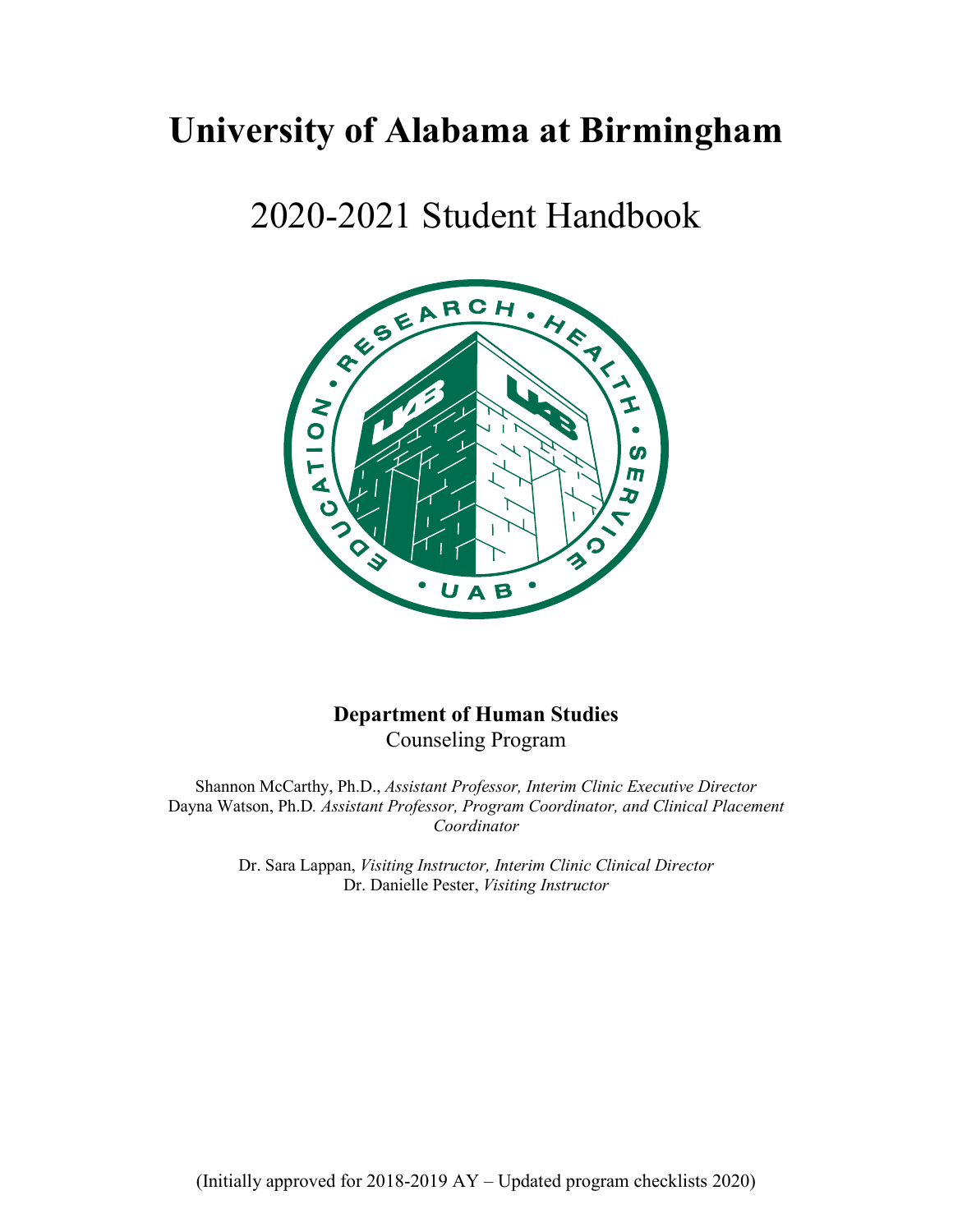#### **Purpose of this Manual**

Welcome to the Counseling Program (CP) in the Department of Human Studies at the University of Alabama at Birmingham! It is hoped this program will be personally and professionally rewarding for you.

This manual is designed to both provide you with information about the counseling program and its concentrations and offer guidance during your period of study.

Students in the CP should become familiar with the information in both this publication and the catalog available from the Graduate School. If you have further questions regarding the material presented in this handbook, please meet with your faculty advisor for further clarification.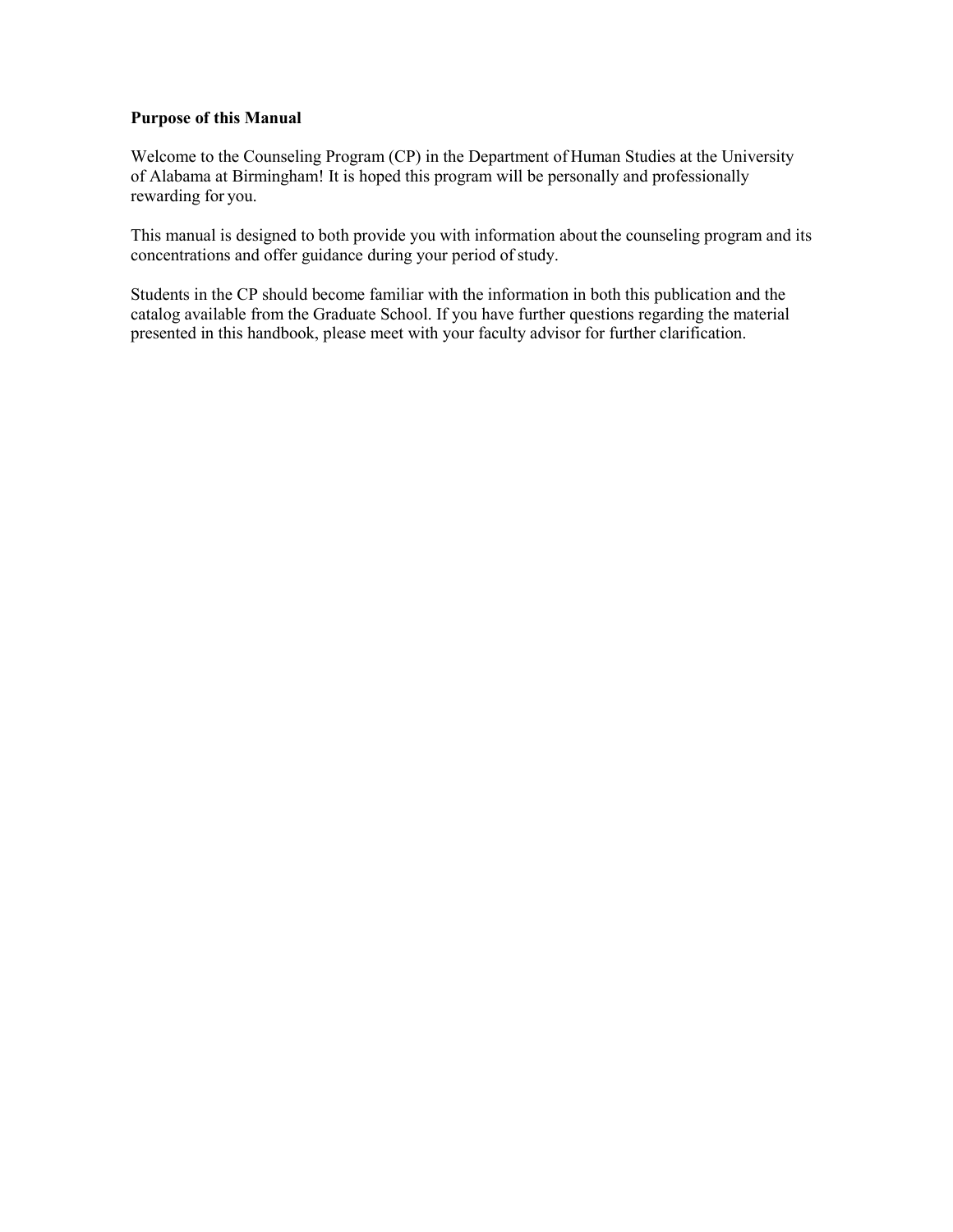#### **UAB Counseling Program**

#### **Mission:**

The CP at the University of Alabama at Birmingham (UAB) creates an academically rigorous, student-centered, and supportive environment to help *move* students toward acquiring the knowledge and skills needed for entering the profession as effective school, mental health, and/or family counselors.

#### **Vision:**

Producing competent and effective professional counselors.

#### **Values:**

We promote the *movement* of individuals toward:

- 1. **Self-Awareness –**We promote and encourage reflective teaching, practice, and research.
- 2. **Professional Relationships** We model caring, supportive, and stimulating relationships for our students that inspire their intellectual curiosity, ethical conduct, and professional excellence.
- 3. **Excellence** We practice continuous improvement and innovation through our evidenced-based services, teaching, and research.
- 4. **Diversity** We value individual differences and promote a multicultural and sensitive environment, free from discrimination and inequity.
- 5. **Student-Centered Training** We train counselors, who can support the development of clients from adolescence through adulthood.
- 6. **Client-centered Care** We train students to provide effective, sensitive, and collaborative care, uniquely tailored to the individual needs of clients.
- 7. **Collaborative Engagement** We engage with our campus and community partners to support and develop new opportunities for the underserved in Alabama.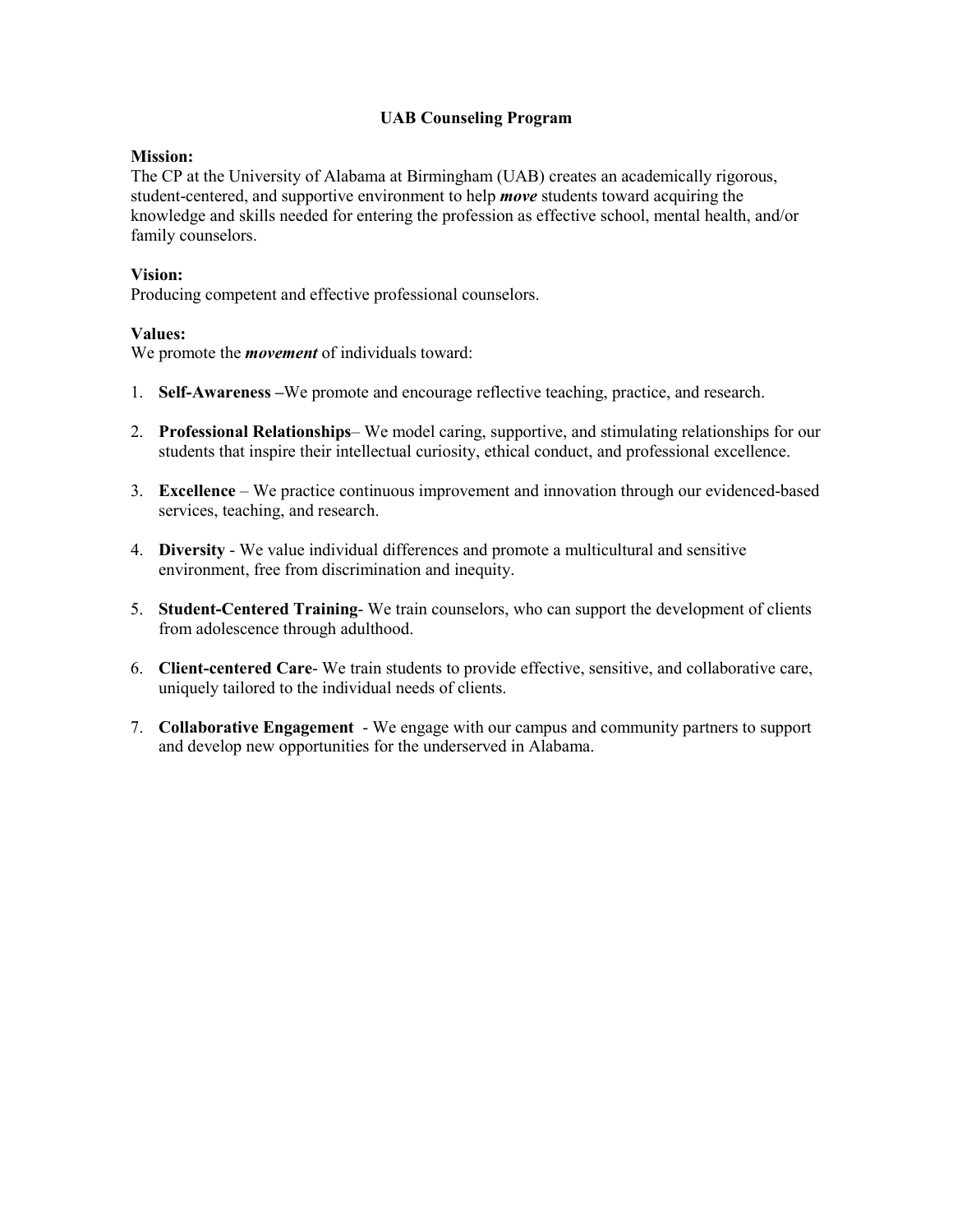#### **Overview**

The program in Counseling at the University of Alabama at Birmingham prepares Clinical Mental Health, Marriage, Couples, and Family and School counselors at the Master's level. At the master's level, students acquire core knowledge and clinical skills, which enable them to enter the profession of counseling.

All counseling concentrations (Clinical Mental Health, Marriage, Couples, and Family, and School) are designed to meet the course-work and field experiences requirements for professional licensure in the State of Alabama. A 15 credit Marriage, Couples, and Family certificate is offered to provide additional coursework for mental health and school counselors who would like to broaden their clinical expertise and knowledge in Marriage, Couples, and Family counseling. The Clinical Mental Health and School counseling concentrations are accredited by the Council for Accreditation of Counseling and Related Educational Programs (CACREP). The School Counseling Concentration meets the course work and field experiences required by the Alabama State Department of Education for certification.

The CP at the University of Alabama at Birmingham is accredited by the Council for Accreditation of Counseling and Related Educational Programs (CACREP). The accreditation is through January 15, 2018. The Clinical Mental Health Counseling concentration, a 61-hour program, is currently accredited under the 2001 standards for Community Counseling programs as a Community Counseling program. The CACREP 2009 standards combine the Community Counseling and Mental Health Counseling standards into standards for Clinical Mental Health Counseling programs. The counseling program intends to seek accreditation for this program as a Clinical Mental Health Counseling program when it comes up for reaccreditation, per CACREP guidelines. The CP also intends to seek CACREP accreditation for the Marriage, Couples, and Family program in the next reaccreditation process.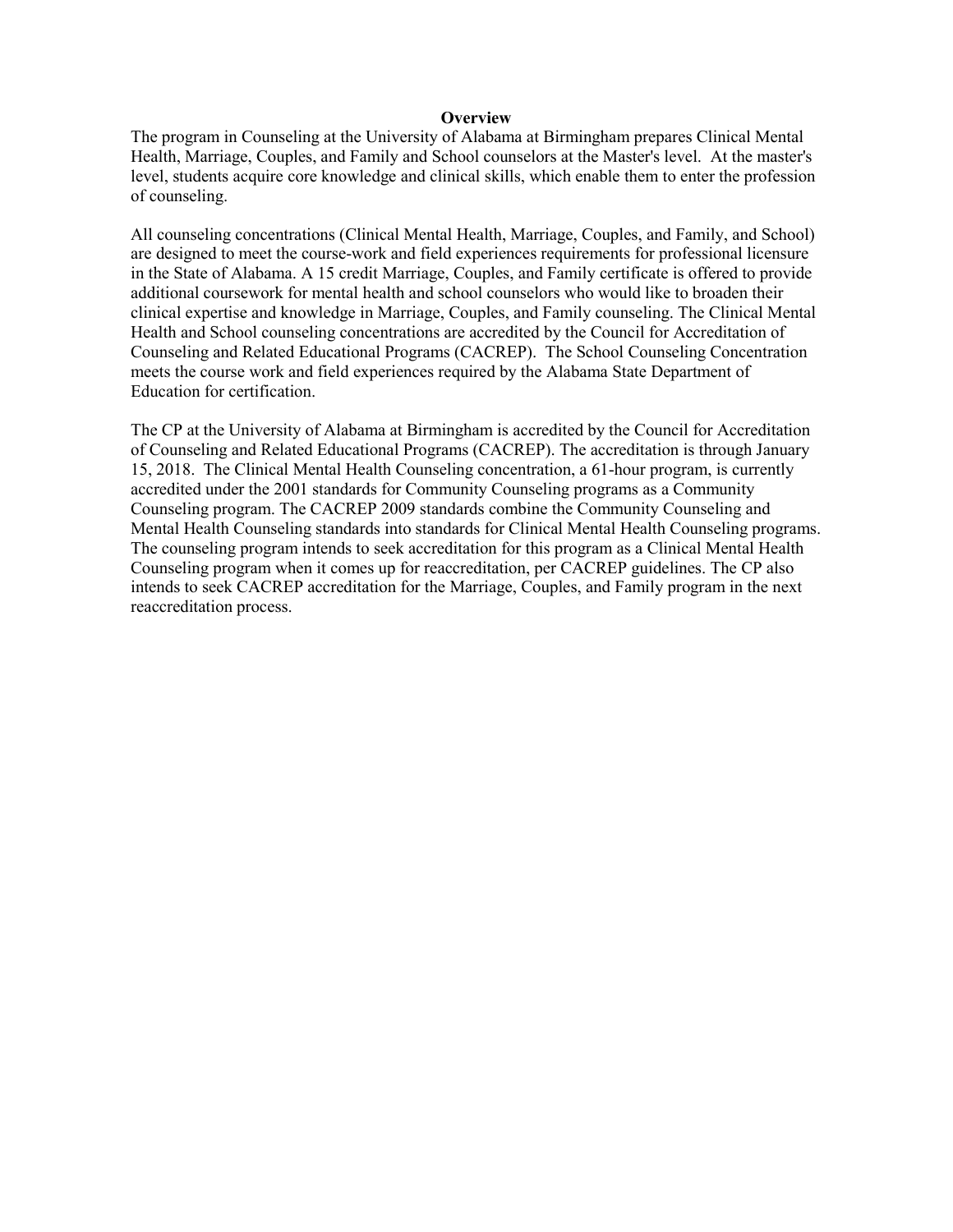#### **Program Goals and Objectives**

The graduate program in Counseling endeavors to 1.) Promote Self Reflection and Lifelong Professional Development; 2.) Train students to engage in effective clinical practice, leadership, and advocacy; 3.) Enhance our reputation as leaders in the counseling profession.

#### **Promote self-reflection and lifelong professional development.**

The UAB CP prepares graduates who are trained to engage in reflective practice. For our purposes, reflective practice refers to the ongoing evaluation of one's thoughts, emotions, and behaviors, before, during, and immediately after a clinical encounter. As with any skill, practice and feedback are essential to achieve mastery. In our program, at least 50% of our courses will infuse self-reflective exercises into course assignments. The intent is to stimulate cognitive complexity by teaching students how to identify relevant clinical data, generate multiple hypotheses, and develop cognitive frameworks for how clients are adapting to their environment. Additionally, all CP students will complete 8 counseling sessions to develop self-monitoring skills and to enhance wellness. The purpose of this goal is to promote continued self-reflection and mental health and while also teaching students the importance for monitoring and modifying intrusive or maladaptive thoughts that may interfere with case conceptualization and the delivery of counseling services.

The CP faculty regards professional engagement, as an essential practice that promotes unity and ensures our collective history and shared legacy will be transferred to future counselors. The UAB CP will require every student to obtain membership with a counseling or related professional association, conduct a literature review or original research study, and present their findings to colleagues at a state, regional, or national conference. The purpose of this goal is to help students directly engage with their professional community and begin to establish a foundation for active vs. passive membership. Students are also required to attend 15 hours of professional development training outside of the classroom. This goal helps to instill the importance of ongoing professional development and to expose our students to new and emerging clinical topics.

| Goal 1: Promote self-reflection and lifelong professional development |                                       |                               |  |
|-----------------------------------------------------------------------|---------------------------------------|-------------------------------|--|
| Indicator(s)                                                          | Data                                  | <b>When/Frequency</b>         |  |
| All students will increase their                                      | At least 50% of our courses will      | 1x's per semester             |  |
| reflective-capacity                                                   | infuse self-reflection exercises as   |                               |  |
|                                                                       | course assignments.                   |                               |  |
| All students will present at a                                        | 100% of students will present at a    | Once during their degree      |  |
| counseling or related conference.                                     | counseling or related conference      | program (prior to graduation) |  |
| All students will complete 8                                          | 100% of students will complete 8      | Once during their degree      |  |
| counseling sessions prior to                                          | counseling sessions prior to starting | program                       |  |
| starting internship.                                                  | internship.                           |                               |  |
| All students will attend                                              | 100% of students will complete 15     | 15 hours during their degree  |  |
| professional development training.                                    | hours of professional development     | program                       |  |
|                                                                       | training                              |                               |  |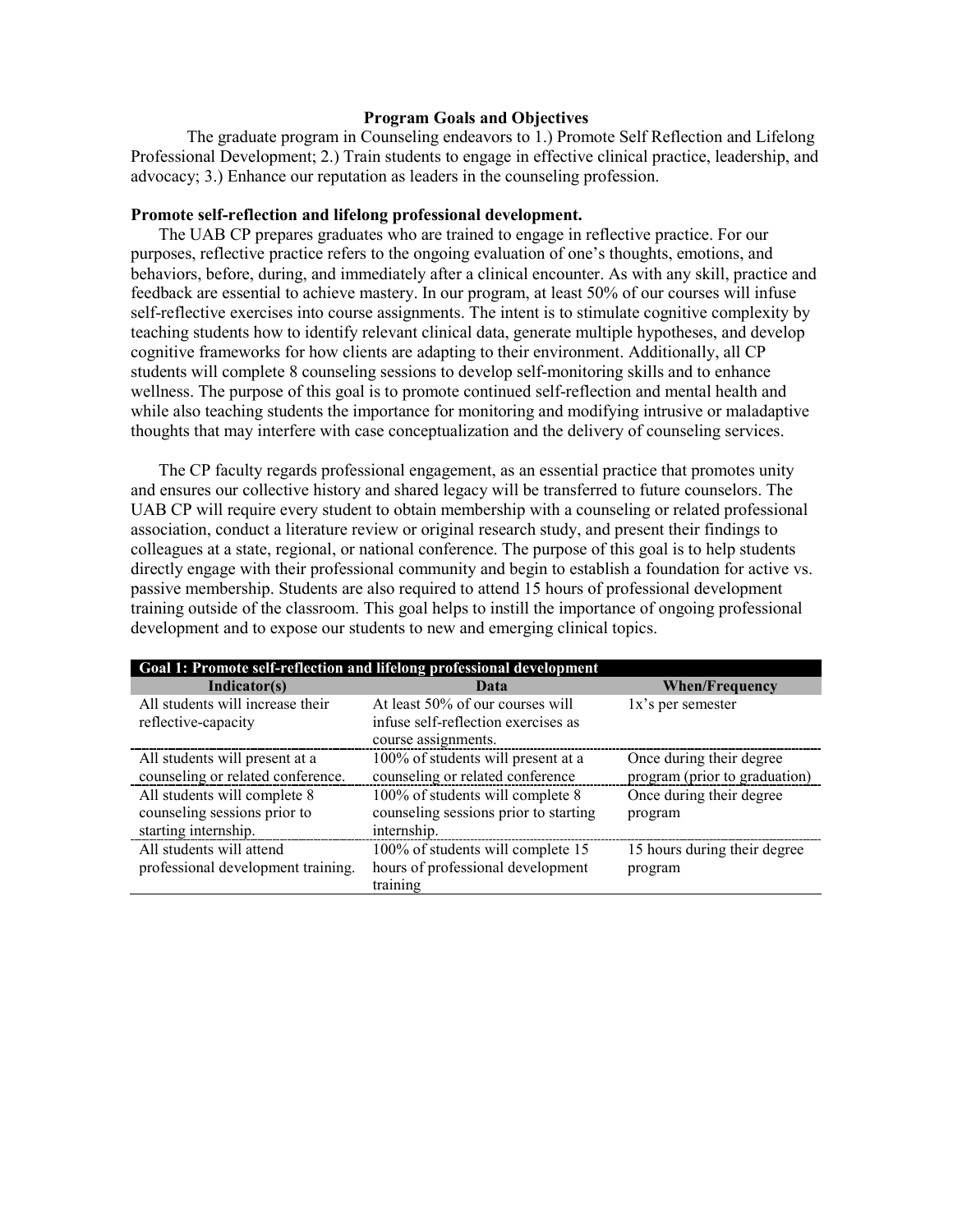#### **Train students to engage in effective clinical practice, leadership, and advocacy.**

The UAB CP believes one's professional image is given by a set of characteristics encompassing emotional intelligence, clinical competence, ethical decision-making, a commitment toward advocacy, and basic leadership skills. These domains are essential for ensuring the community, other disciplines, and regulatory bodies have confidence in the efficacy and safety of our services. Professional dispositions are measured using the CP Professional Dispositions Evaluation (CP-PDW). The CP-PDE is completed each semester on every student enrolled in our program. Students are evaluated across the following domains: ethics, attire/hygiene, interpersonal skills, emotional regulation, multicultural sensitivity and awareness, ability to implement and receive feedback, and personal responsibility. The CP faculty developed this tool as a sensitive measure to aid in the early identification of students who may possess subtle or intermittent behavioral characteristics that may become a liability during clinical practice or within professional work settings. The CP-PDE also helps faculty to collectively operationalize and communicate our expectations for professional behavior to CP students. For instance, any student who receives a score of 1 (does not meet) on any domain will receive a dispositional letter from the CP faculty.

Additionally, clinical competence is partly measured by the Counseling Competencies Scale (CCS; see the UAB Clinical Handbook for copies of these forms). The CCS is administered during ECG 695 practicum II, ECG 696 Internship A, and ECG 697 internship B. The CCS measures students along three higher order domains including Primary Counseling Skills, Professional Dispositions, and Professional Behaviors. The CCS allows the CP faculty to systematically evaluate how students apply the knowledge and skills they have acquired during the program. This instrument was selected from the professional counseling literature given its comprehensive scope and ability for tapping various aspects of CACREP's core competencies (e.g. primary counseling skills [counseling and helping relationships, assessment and testing], professional dispositions [professional counseling orientation and ethical practice, human growth and development, counseling and helping relationships], professional behaviors [professional counseling orientation and ethical practice, human growth and development, assessment and testing, and research and program evaluation]). Lastly, specialized knowledge and skills are also evaluated using the CACREP Accreditation Standards and the Counselor Preparation Comprehensive Exam (CPCE). This process is presented in more detail below.

| Goal 2: Train students to engage in effective clinical practice, leadership, and advocacy. |                                                                                                   |                                                                                               |  |
|--------------------------------------------------------------------------------------------|---------------------------------------------------------------------------------------------------|-----------------------------------------------------------------------------------------------|--|
| Indicator(s)                                                                               | Data                                                                                              | <b>When/Frequency</b>                                                                         |  |
| Students will demonstrate<br>professional dispositions and<br>behaviors                    | • CP Professional Dispositions<br>Evaluation (CP-PDE)<br>• Counseling Competencies Scale<br>(CCS) | 1x's per semester<br>$2x$ 's per semester<br>(Prac./internship)                               |  |
| Specialized knowledge and<br>clinical skills                                               | • Counselor Preparation<br>Comprehensive Exam (CPCE)<br>• CACREP accreditation standards<br>- CCS | 1x's prior to practicum II<br>1x's per semester<br>$2x$ 's per semester<br>(Prac./internship) |  |
| Compassionate Care and Ethical<br>Decision Making                                          | $\bullet$ CP-PDE<br>$\bullet$ CCS                                                                 | 1x's per semester<br>$2x$ 's per semester<br>(Prac./internship)                               |  |
| Students will demonstrate basic<br>leadership and advocacy skills.                         | $\bullet$ CP-PDE                                                                                  | 1x's per semester                                                                             |  |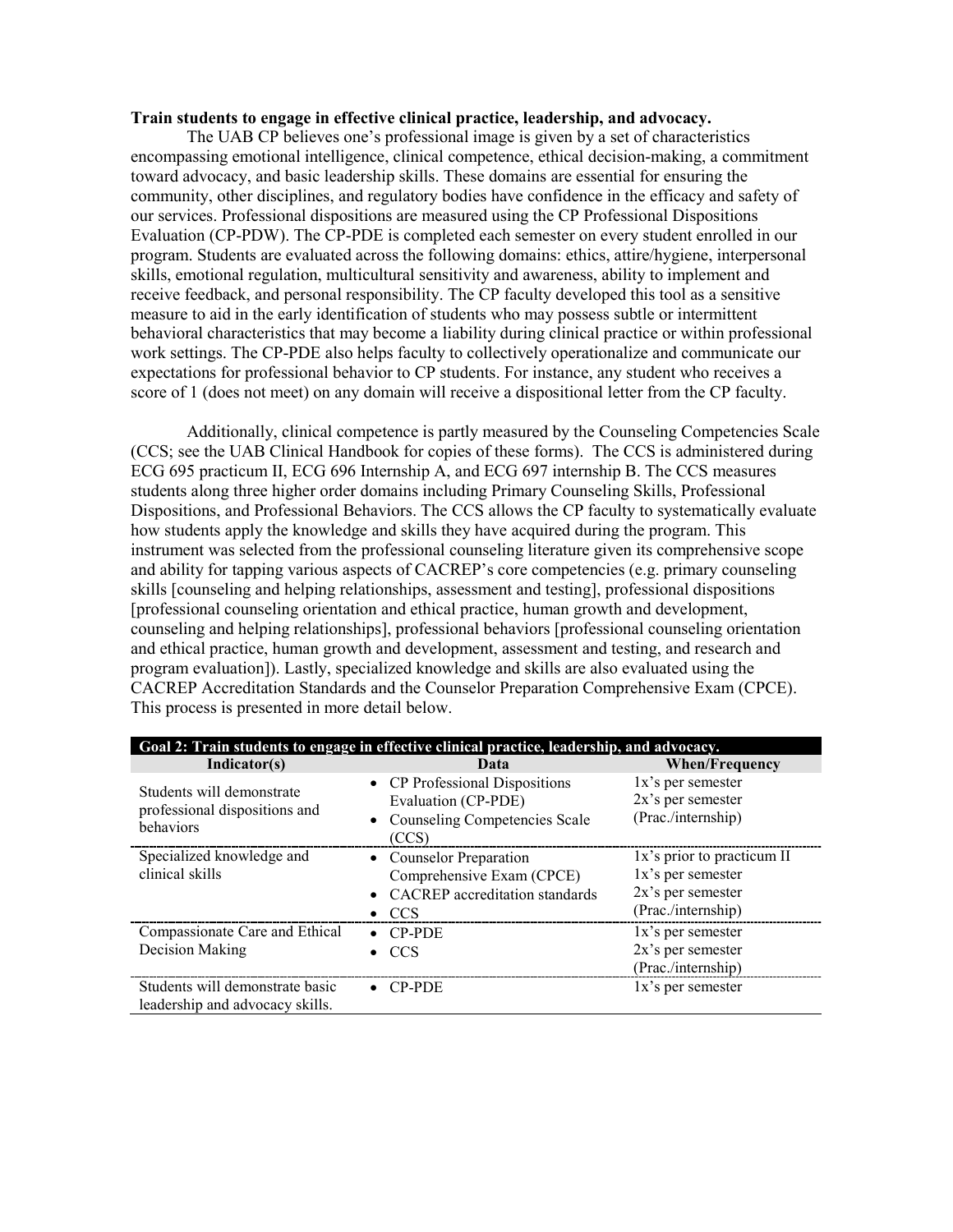#### **Enhance our reputation as leaders in the counseling profession.**

The CP program faculty seeks a national and international reputation as leaders in the counseling profession. To accomplish this goal program faculty will seek out leadership positions and increase the number of grant submissions, peer reviewed publications, and data-driven clinical studies. The CP faculty also wishes to enhance our research mentorship by increasing our collaborations with counseling students. The purpose of this goal is to increase our presence in shaping the trajectory of the counseling profession. Through increased leadership efforts and contributions to the profession, the CP faculty endeavor to promote innovative teaching, transformational research, and cutting edge clinical service. Such efforts also model our values of professional engagement and leadership for our students and future leaders.

| Goal 3: Enhance our reputation as leaders in the counseling profession |                                          |                       |  |
|------------------------------------------------------------------------|------------------------------------------|-----------------------|--|
| Indicator(s)                                                           | Data                                     | <b>When/Frequency</b> |  |
| Faculty will secure appointments                                       | 60% of the faculty will hold             | Ongoing               |  |
| in state, regional, national, or                                       | leadership positions in professional     |                       |  |
| international organizations.                                           | counseling organizations by 2018.        |                       |  |
| External grant submissions.                                            | The CP will submit at least 1 external   | Annually              |  |
|                                                                        | grant submissions (independently or      |                       |  |
|                                                                        | as a group).                             |                       |  |
| The number of peer-reviewed                                            | Each CP Faculty member will each         | Annually              |  |
| publications.                                                          | submit at least 1 peer-reviewed          |                       |  |
|                                                                        | publications.                            |                       |  |
| The number of national and/or                                          | Each CP Faculty member will present      | Annually              |  |
| international conferences                                              | at least 1 national and/or international |                       |  |
| (presentation).                                                        | conference presentations.                |                       |  |
| The number of publications using                                       | The CP will submit at least 2 peer-      | Biennially            |  |
| data from the UAB CCC                                                  | reviewed publications using data from    |                       |  |
|                                                                        | the clinic (independently or as a        |                       |  |
|                                                                        | group).                                  |                       |  |
| Student participation in faculty-led                                   | At least 3 graduate counseling           | Annually              |  |
| research projects.                                                     | students will participate on faculty-led |                       |  |
|                                                                        | research projects                        |                       |  |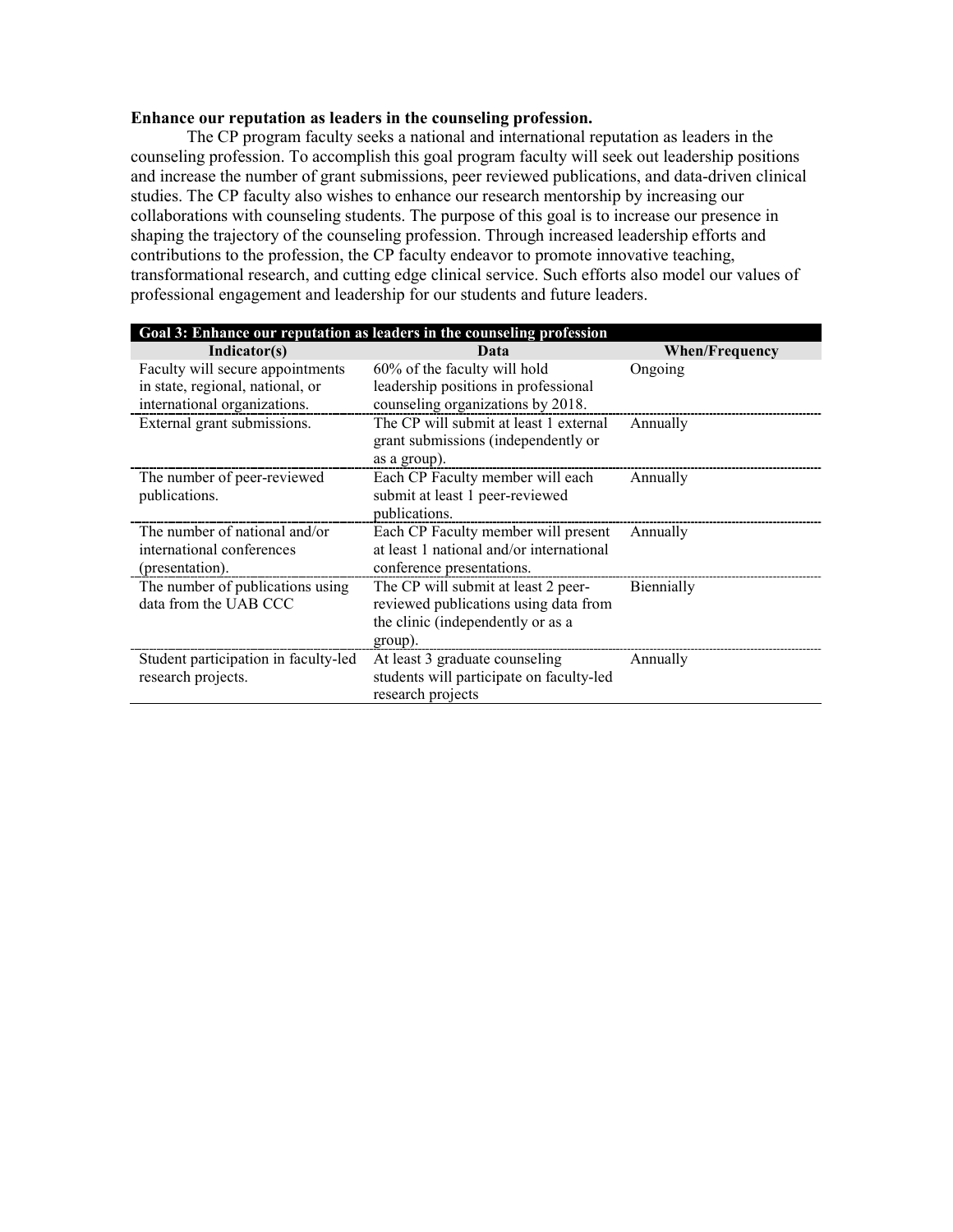#### **Admissions**

Admission to graduate study in counseling must be initiated through the Graduate School. Only after the Graduate School has received and reviewed all required materials, is the application portfolio forwarded to the CP for review, evaluation, and processing.

To request and submit an application for admission to the Graduate School, please call or write the Graduate School using the address or telephone numbers listed below.

#### **The Graduate School**

University of Alabama at Birmingham 511 University **Center** Birmingham, AL 35294-1150 Telephone: (205) 934-8227 Fax: (205) 934-8413

It is important to note, the CP has application deadlines separate from the Graduate School and students should submit materials in a timely manner so they are received and reviewed by the Graduate School at least one month in advance of the CP's deadline.

| <b>CP Admission Deadlines</b> |             |
|-------------------------------|-------------|
| Fall                          | March 1     |
| Spring                        | September 1 |

#### **Admission Requirements**

Undergraduate GPA: (2.75 or better) Standardized Test Scores: GRE-V (146 or better) and GRE-Q (147 or better)

Per the 2016 CACREP Standards, admission decisions must include consideration of each applicant's (1) career goals, (2) aptitude for graduate-level study, (3) potential success in forming effective counseling relationships, and (4) respect for cultural differences.

Given these requirements, the admission committee considers multiple sources of information when making decisions. Because GRE test scores are one of several indicators, lower scores will not automatically disqualify applicants just as high scores do not automatically guarantee admission. Additional sources of information include previous/current grade point average, letters of recommendation, and a personal statement. It should be noted that our applicants typically score above the 50th percentile on both the quantitative and verbal domains.

In addition, applicants deemed to have acceptable scores, strong references, appropriate statement of purposes, and grades will be invited for an interview that will include a series of individual interviews, a group experience, and a possible writing sample with thucation faculty. Applicants should not infer they have been admitted into the program if granted an admissions interview.

#### **Entry-Level Admissions Procedure**

During the entry-level application process, the UAB CP faculty follows a standardized sequence of steps to ensure admission decisions take into account: 1.) The relevance of each applicant's career goals; 2.) Aptitude for graduate-level study; 3.) Potential for success and forming effective counseling relationships; 4.) Respect for cultural differences. The interview process occurs in 3 stages.

#### **1.) The admissions coordinator conducts a record review.**

The application packet is reviewed by the CP faculty and candidates with a) acceptable scores on either the Graduate Record Examination (GRE) and b) acceptable Undergraduate Grade Point Average (GPA) are contacted for an onsite interview. Applicants or potential applicants are expected to hold themselves to professional standards and refrain from inquiries about acceptance of their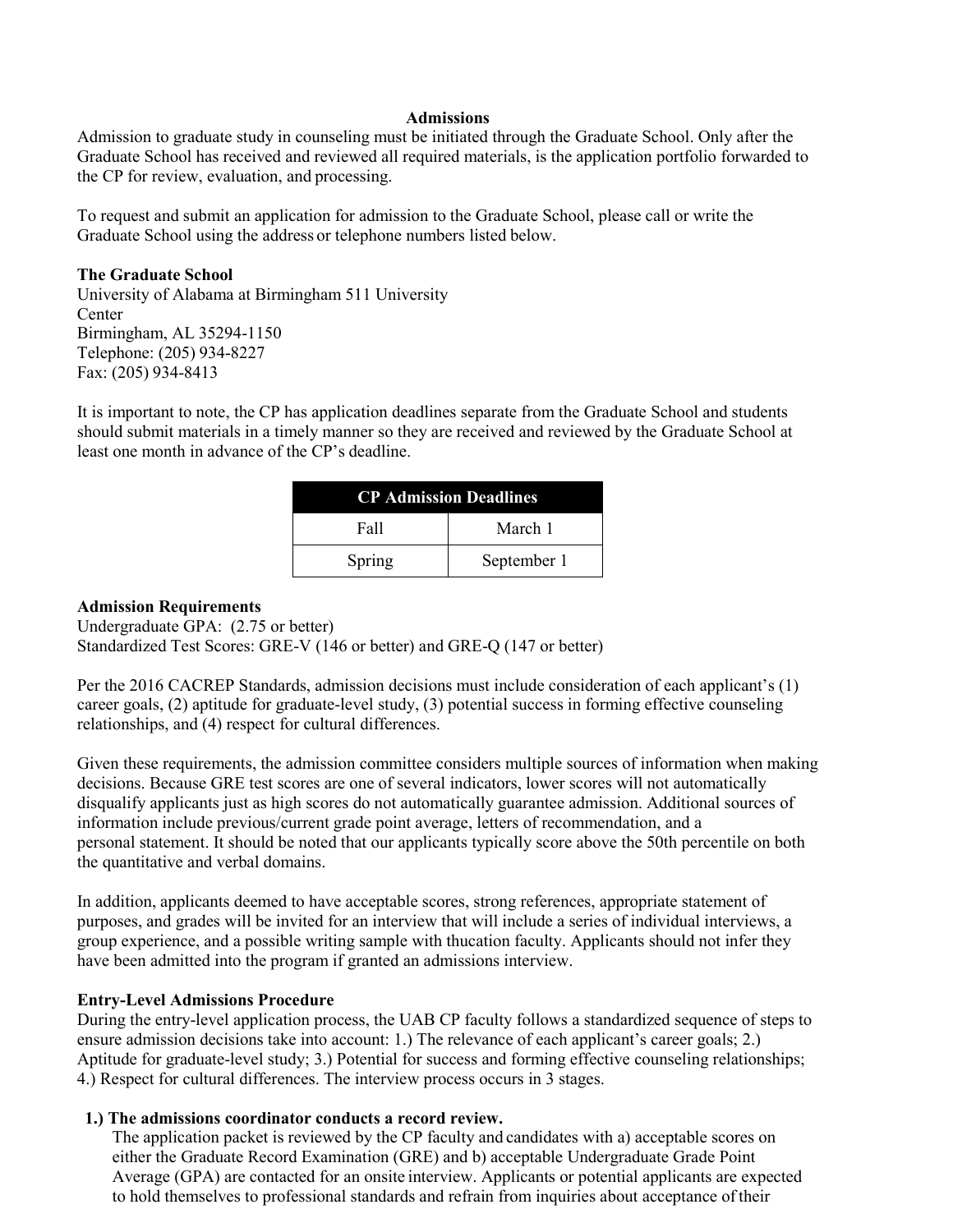scores prior to official faculty review of applications. Results are then summarized and submitted to the CP faculty. Following the review, each applicant will receive a formal letter from the CP faculty. Applicants will receive either a letter of acceptance for an admissions interview or letter of denial of admission. Applicants should not infer they have been admitted into the program if granted an admissions interview.

**2.) Qualified applicants are invited to attend an on campus interview consisting of multi-mini interviews and a small group activity.**

Applicants deemed to have acceptable scores, strong references, appropriate statement of purpose, and grades are required to participate in an admission interview with the program faculty. Candidates participating in the interview may be given one of three decisions: a) admit, b) admit on probation, or c) denied. Students are notified of their admission status by e-mail following the interview.

**3.) Faculty evaluate the admissions packet and interview results, make final admission decisions, and send letters of acceptance (or denial) to the pool of applicants.**

When CP faculty conclude a student is to be admitted to the program, an official letter will be emailed informing the student of the faculty decision along with the name of their assigned Faculty Advisor and other instructions. Students who are admitted in "Probationary Status" are required to meet regularly with their faculty advisors during the first 12 hours of coursework to keep them apprised of progress. Failure to do this could jeopardize the student's continuation in the program. Students admitted on Probation must maintain a 3.0 GPA to continue in the program. When the CP faculty conclude a student is not to be admitted to the program, an official letter will be e-mailed informing the student of the faculty decision.

Potential students may take classes prior to admission to the CP as "non-degree seeking" students. However, "non- degree seeking" students are limited to enroll in 12 hours of coursework. "Non-degree seeking" students may enroll in courses which are open to "non-degree seeking students" only. It would be important for "non-degree seeking" students to make an advising appointment with a faculty member prior to enrolling in elective courses as choices made could impact on future clinical placements. " Non-degree seeking" students are *not* permitted to take "core" counseling courses (see Policy and Procedure manual for the list of core counseling course) prior to admission. There are no exceptions. It is also important to note students take coursework as a "non-degree seeking" student at their own risk. Enrolling and passing "non-degree seeking" coursework *does not* guarantee the student admission into the program as admission criteria (e.g., test scores, undergraduate GPA, and interview) are the primary factors considered when reviewing student suitability for the program.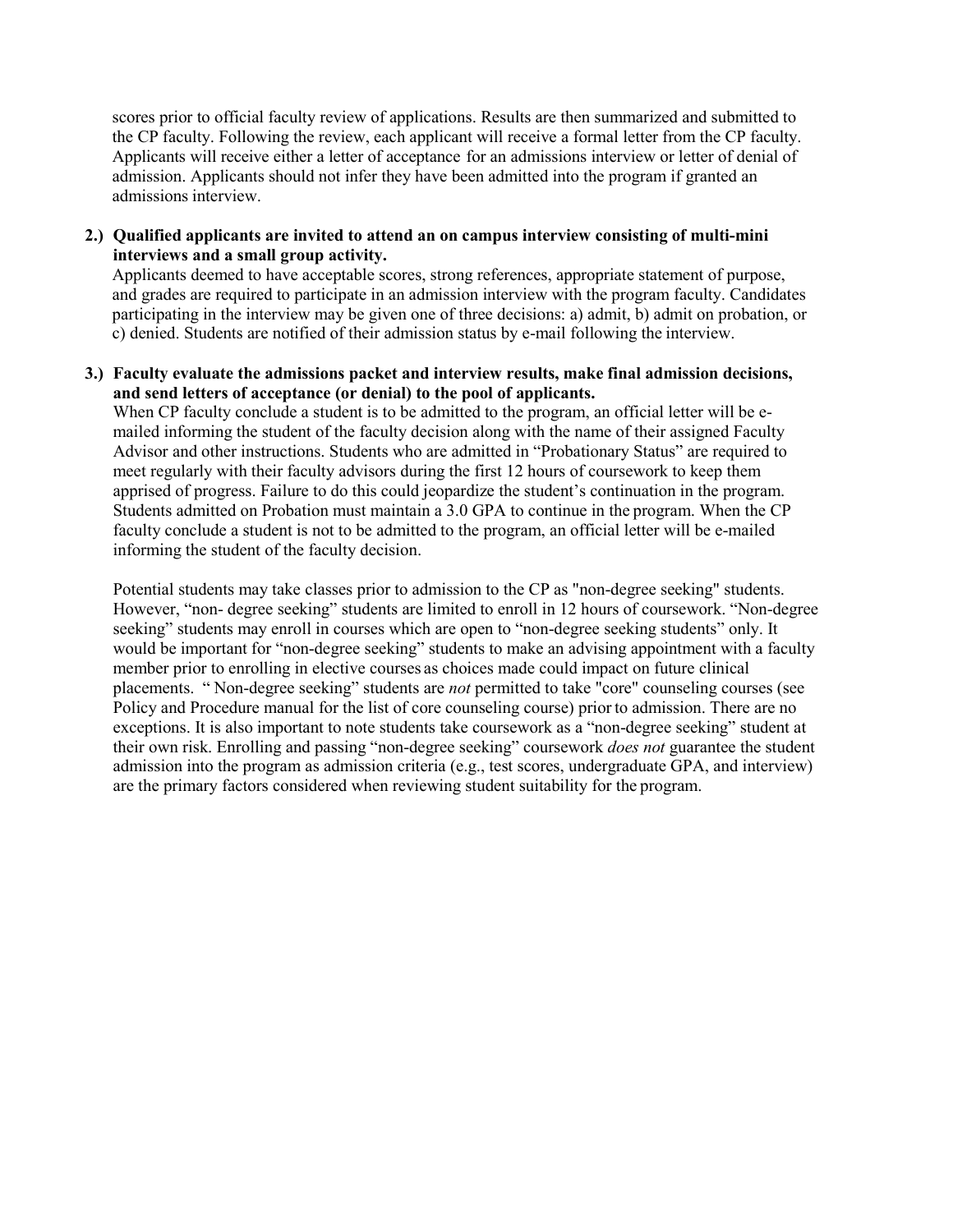| <b>Admissions procedures</b>                                                               | <b>CACREP DOMAIN</b>                          |
|--------------------------------------------------------------------------------------------|-----------------------------------------------|
| <b>Application Packet Review</b>                                                           |                                               |
| Application packets are evaluated for overall GPA, recent GRE scores, and prior            | Aptitude for graduate-level study             |
| graduate coursework.                                                                       |                                               |
| <b>Multiple-Mini Interviews (MMI)</b>                                                      |                                               |
| <i>Motivation to study Counseling: Discussion of expectations of career as a counselor</i> | Relevance of each applicant's career<br>goals |
| <i>Academic Honesty and Integrity:</i> Candidate completes a questionnaire (a version      | Potential for success and forming             |
| of the defining issues test) designed to explore a hypothetical ethical dilemma            | effective counseling relationships            |
| related to honesty, integrity, and moral decision-making.                                  |                                               |
| Conscientiousness and Reliability interview: Candidate participates in a mini              | Potential for success and forming             |
| interview to discuss their ability to take responsibility, be reliable, follow through     | effective counseling relationships            |
| on commitments, and to stay organized.                                                     |                                               |
|                                                                                            | Aptitude for graduate-level study             |
| <b>Small Group Activity</b>                                                                |                                               |
| Small Group Activity: As part of a small group, students participate in a small            | Respect for cultural differences.             |
| group problem solving activity designed to target teamwork, communication,                 |                                               |
| leadership, and capacity for collaboration with others.                                    | Potential for success and forming             |
|                                                                                            | effective counseling relationships            |

The Counseling faculty will make admission decisions after reviewing the applicant's credentials in their entirety, and some candidates meeting minimum requirements may not be admitted. Further, the faculty reserves the right to make subjective decisions about a candidate's ability to appropriately complete graduate work, which may influence the decision to admit. Candidates participating in the interview may be given one of two decisions: a) admit, b) denied. Students are notified of their admission status following the interview.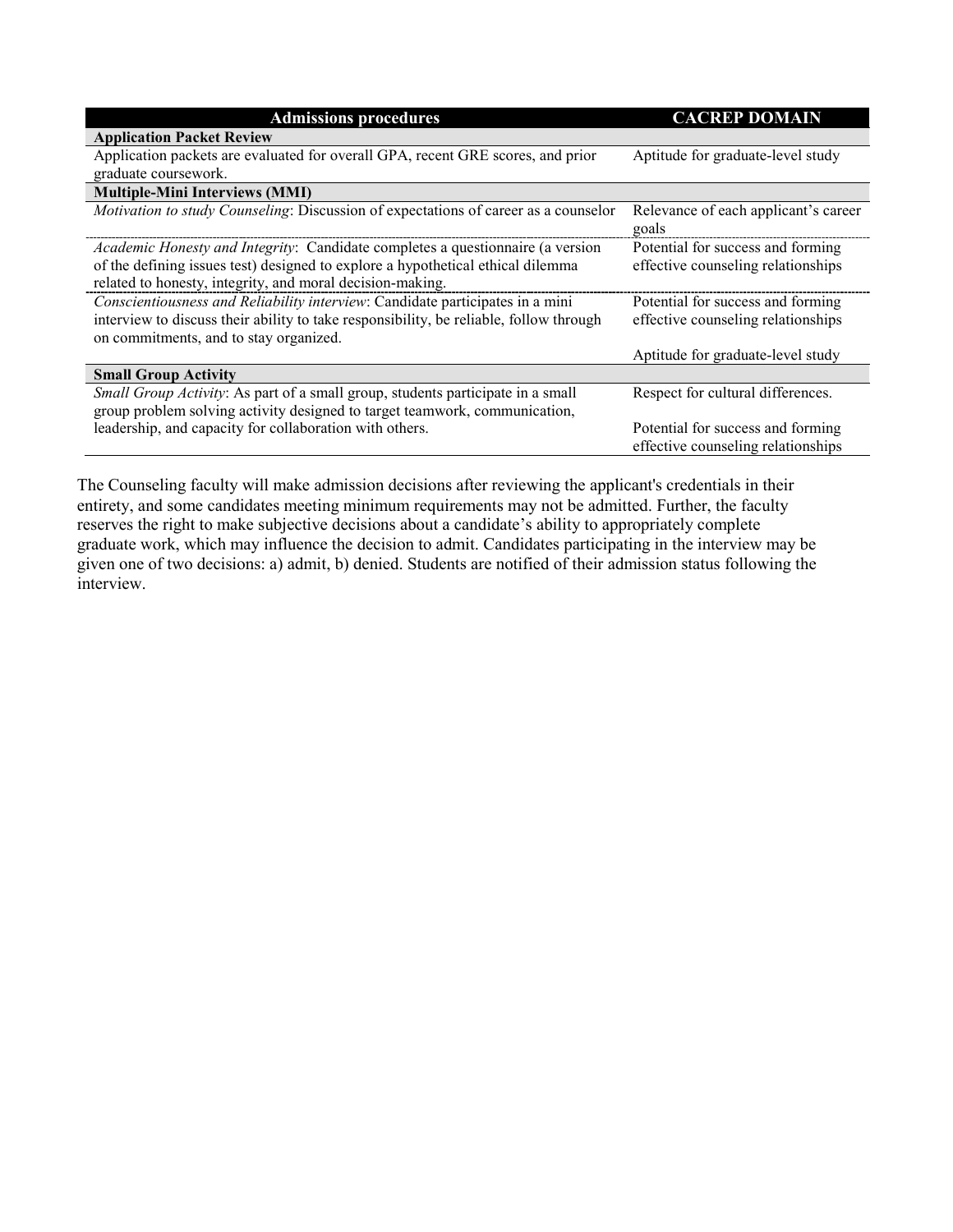#### **Advising and Registration**

Students admitted to the program will be assigned an advisor according to concentration (Clinical Mental Health, School, or Marriage, Couples or Families). The student should make an appointment with the assigned advisor as soon as possible to draft a program outline. All counselors-in- training should have a program plan in place before taking courses.

### **Advising**

At the time of admission, the applicant should obtain an outline

(http://www.uab.edu/education/humanstudies/counseloreducation) of the courses pertinent to the specialization area. The new student is urged to meet with the assigned advisor at the earliest opportunity to discuss program requirements and expectations and to prepare a program plan that puts the courses in the required sequence.

The faculty advisor serves as mentor as well as advisor and should be consulted about registering for classes, about career plans and opportunities, about possible practicum and internship experiences that would be consistent with the student's goals, about courses that might enhance the graduate training program, and about matters relating to transfer of credits from other universities or colleges. The faculty advisor will review, with the student, the student's performance on the comprehensive examination and any other performance issues that might have a bearing on the student's progress through the program.

### **Procedures**

Students should follow registration procedures outlined by the UAB Registrar's Office.

Registration may be done in person, by telephone or through the Internet. Please refer to the Class Schedule for specific information to access each option. PLEASE NOTE, STUDENTS WILL BE ADMINISTRATIVELY DROPPED FROM COURSES WHEN PRE-REQUISITES HAVE NOT BEEN MET. COURSES WITH PRE-REQUISITE REQUIREMENTS MAY NOT BE TAKEN CONCURRENTLY.

### **Adding and Dropping Courses**

Please refer to the UAB class schedule for deadlines for each term and for the process. When dropping a course, the instructor should be notified as a matter of professional courtesy.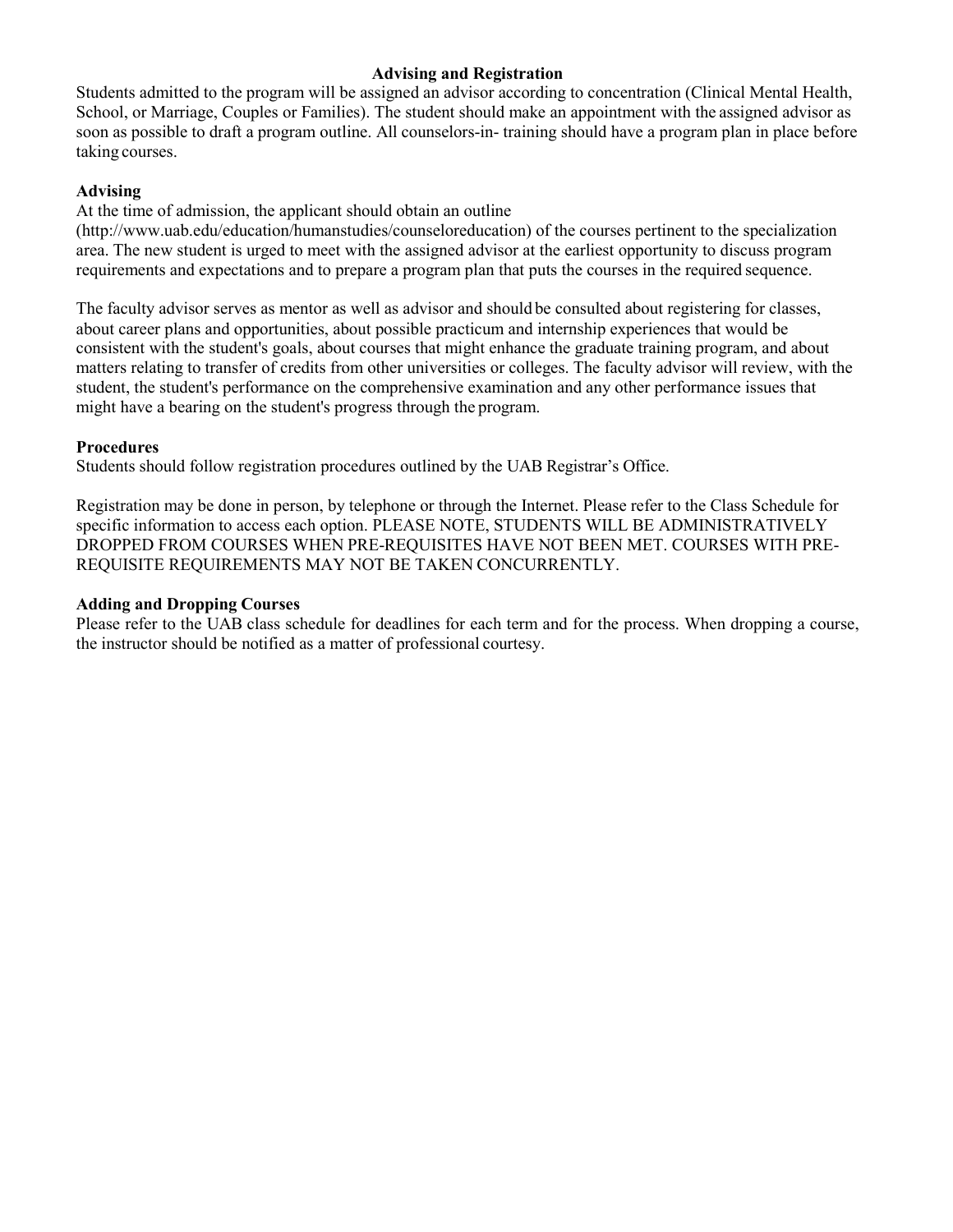#### **Coursework**

Students must enroll for the required courses in Area I upon being admitted to graduate study in the program. Students may choose to enroll in the Area II courses at their own discretion after consulting with their advisor.

# **Clinical Mental Health Counseling (61 Semester Hours)**

The Master of Arts in Counseling with a concentration in Clinical Mental Health counseling is designed to prepare students to demonstrate knowledge and skills with several counseling modalities appropriate for a broad range of clients in a multicultural society; interact effectively with other helping professionals and referral resources; make appropriate counselor-client related decisions in the context of professional, ethical, and legal guidelines; and fill effectively entry-level positions of professional responsibility within the specialization of agency counseling. The coursework is approved by the Alabama Board of Examiners in Counseling, which allows graduates of the program to pursue licensure as professional counselors in the state of Alabama. This program takes no less than 3 years to complete. For most students, it takes approximately 3.5 years or 10 terms (including summers) to complete the program.

#### **Course of Study**

Area 1 Courses

| <b>Requirements</b> |                                                                     | <b>Hours</b> |
|---------------------|---------------------------------------------------------------------|--------------|
| <b>EPR 590</b>      | Research & Prgm Eval in Coun                                        |              |
| ECG 612             | Professional Orientation                                            | 3            |
| <b>EPR 614</b>      | Lifespan Human Development                                          | 3            |
| <b>ECG 621</b>      | Theories of Individual Counseling                                   | 3            |
| ECG 624             | Assessment (Prerequisites: EPR 590)                                 | 3            |
| ECG 626             | Group Counseling: Process and Procedures (Co-requisites: ECG 621)   | 3            |
| ECG 628             | Social and Cultural Diversity                                       | 3            |
| ECG 630             | Career Development: Vocational and Life Planning                    | 3            |
| <b>ECG 638</b>      | Practicum I: Clinical Skills and Techniques (Prerequisite: ECG 621) | 3            |
| <b>Total Hours</b>  |                                                                     | 28           |

#### Area 2 Courses

| <b>Requirements</b> |                                                          | <b>Hours</b> |
|---------------------|----------------------------------------------------------|--------------|
| $ECG$ 600           | Intro to Integrated Care Counseling                      |              |
| ECG 650             | Diagnosis and Treatment of Psychological Disorders       | 3            |
| ECG 631             | Suicide Prevention                                       | 3            |
| <b>ECG 660</b>      | Relationships and Human Sexuality (Prerequisite: ECG 691 |              |
| $ECG$ 613           | Foundations of Substance Abuse                           |              |
| ECG 652             | <b>Advanced Counseling Techniques</b>                    | 3            |
| ECG 653             | Counseling Children and Adolescents                      |              |
| <b>ECG 691</b>      | Introduction to Couples and Family Counseling            |              |
| <b>Total Hours</b>  |                                                          |              |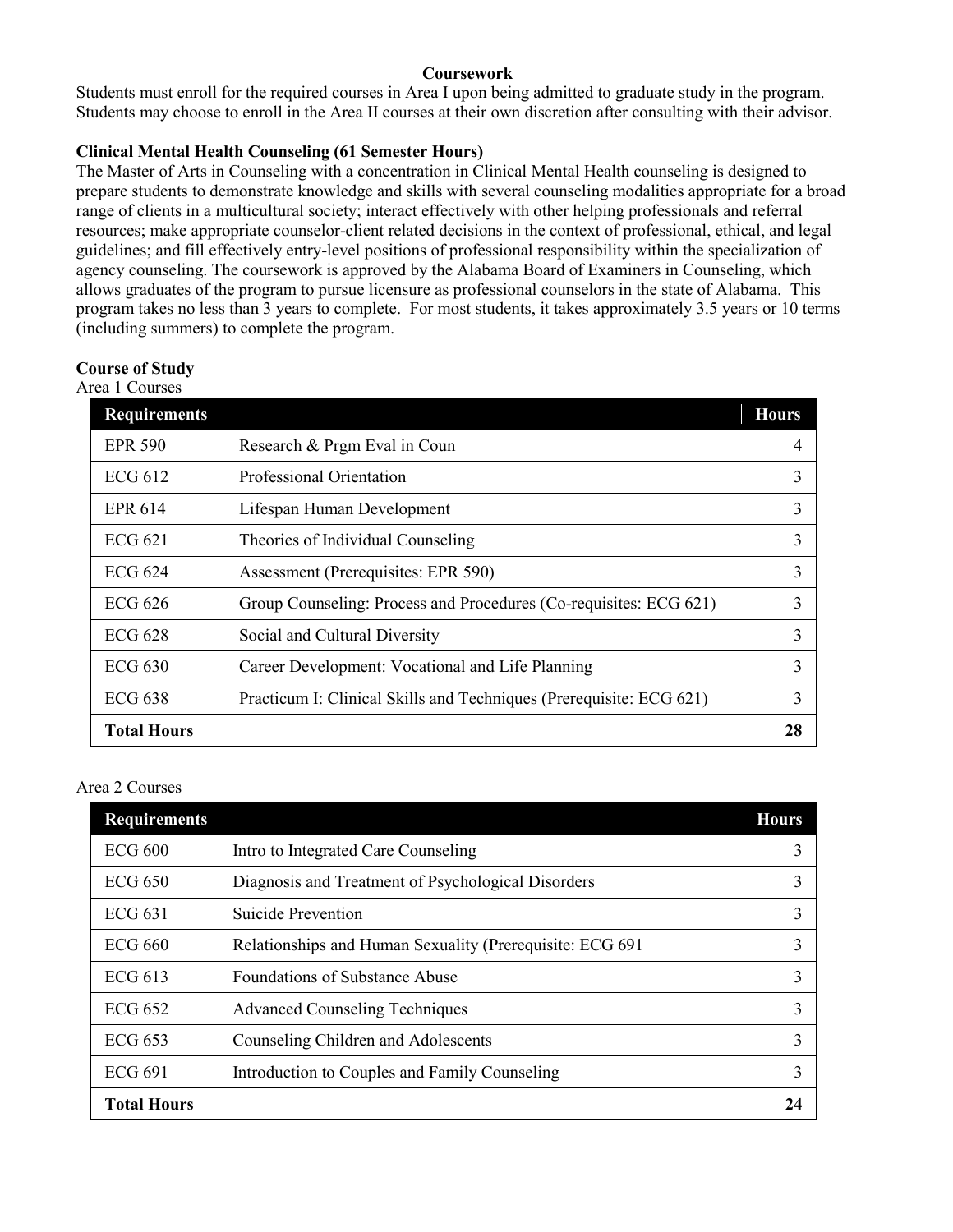#### **Area 3 Clinical Requirements**

| <b>Requirements</b>                                                          | <b>Hours</b> |
|------------------------------------------------------------------------------|--------------|
| ECG 695<br>Practicum II: Supervised Field Experience                         |              |
| (Prerequisites: Area I, Comprehensive Exams, and Professional Dispositions)  |              |
| <b>Practicum is 100 hours minimum with 40 hours of direct client contact</b> |              |
| ECG 696/697<br>Counseling Internship (6 hours-2 semesters)                   |              |
| (Prerequisite: ECG 695)                                                      |              |
| Internship is 600 hours with 240 hours of direct client contact              |              |
| <b>Total Hours</b>                                                           | Q            |

### **Marriage, Couples, and Family Counseling** (61 Semester Hours)

The Master of Arts in Counseling with a concentration in Marriage, Couples, and Family counseling is designed to prepare students to work with individuals, couples, or groups where interpersonal relationships are examined for the purpose of achieving more adequate, satisfying, and productive marriage and family adjustments; make appropriate ethical decisions as counseling professionals; comprehend systems theory and use it to conCPtualize problems and solutions for couples and families; and fill effectively, entry-level positions of professional responsibility within the specialization of marriage and family counseling. The coursework allows graduates of the program to pursue licensure as marriage and family therapists in the state of Alabama. This program takes about 3 years to complete.

# **Course of Study**

**Area 1 Courses**

| <b>Requirements</b> |                                                                     | <b>Hours</b> |
|---------------------|---------------------------------------------------------------------|--------------|
| <b>EPR 590</b>      | Research & Prgm Eval in Coun                                        | 4            |
| <b>EPR 614</b>      | Lifespan Human Development                                          | 3            |
| ECG 612             | Professional Orientation                                            | 3            |
| <b>ECG 621</b>      | Theories of Individual Counseling                                   | 3            |
| ECG 624             | Assessment (Prerequisite: EPR 590)                                  | 3            |
| ECG 626             | Group Counseling: Process and Procedures (Co-requisite: ECG 621)    | 3            |
| <b>ECG 628</b>      | Social and Cultural Diversity                                       | 3            |
| $ECG$ 630           | Career Development: Vocational and Life Planning                    | 3            |
| <b>ECG 638</b>      | Practicum I: Clinical Skills and Techniques (Prerequisite: ECG 621) | 3            |
| <b>ECG 691</b>      | Introduction to Couples and Family Counseling                       | 3            |
| <b>Total Hours</b>  |                                                                     | 31           |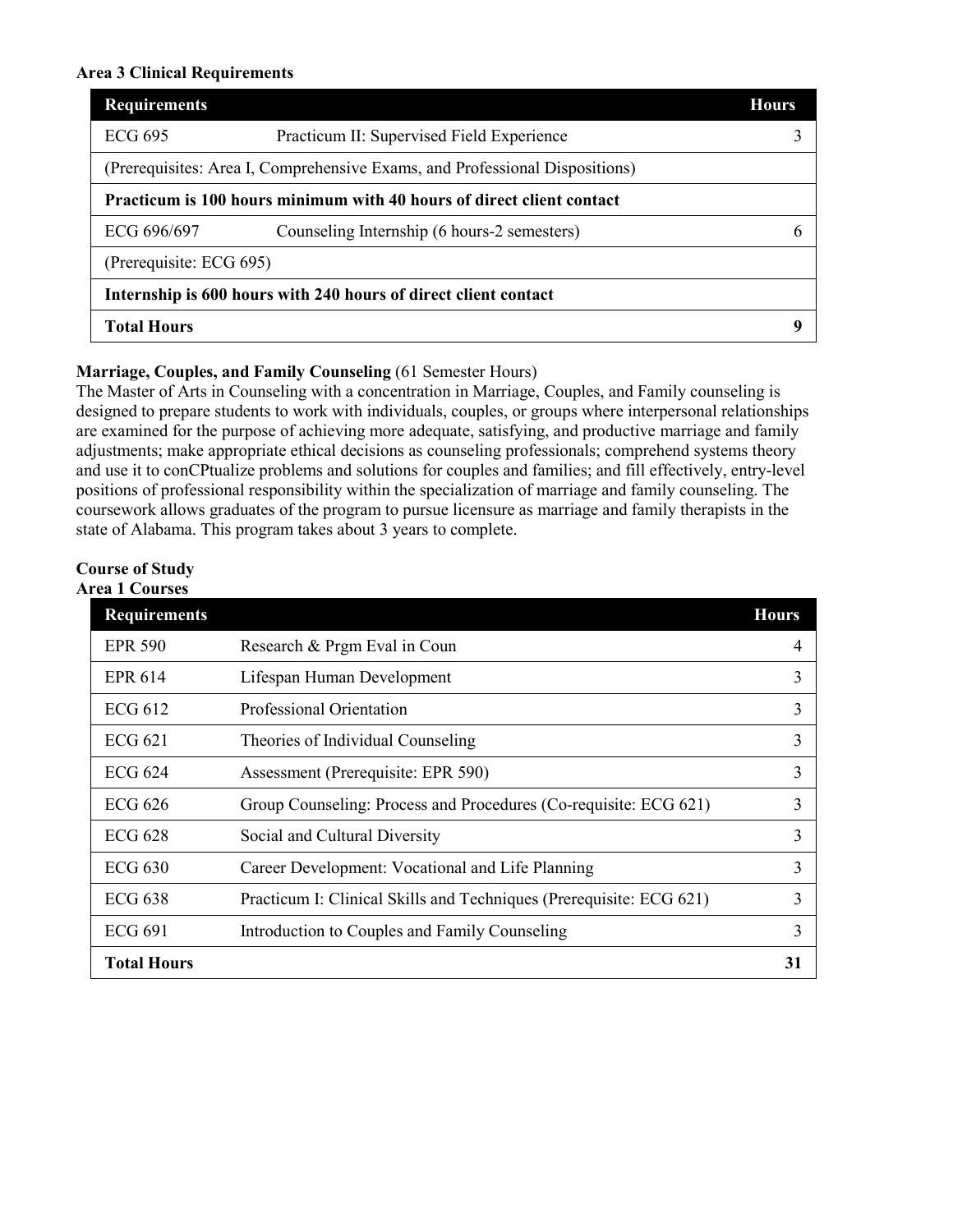#### **Area 2 Courses**

| <b>Requirements</b> |                                                                              | <b>Hours</b> |
|---------------------|------------------------------------------------------------------------------|--------------|
| <b>ECG 613</b>      | <b>Foundations of Substance Abuse</b>                                        |              |
| ECG 650             | Diagnosis and Treatment of Psychological Disorders                           |              |
| <b>ECG 653</b>      | Counseling Children and Adolescents                                          |              |
| <b>ECG 685</b>      | Marriage and Couples Counseling (Prerequisite: ECG 691)                      |              |
| ECG 660             | Relationships and Human Sexuality (Prerequisite: ECG 691)                    |              |
| <b>ECG 680</b>      | The Intersections of Family and Community Systems (Prerequisite:<br>ECG 691) |              |
| <b>ECG 689</b>      | Advanced Family Counseling Techniques (Prerequisites: ECG 691;<br>ECG 685)   |              |
| <b>Total Hours</b>  |                                                                              |              |

### **Area 3 Clinical Requirements**

| <b>Requirements</b> |                                                                                                                          | Hours |
|---------------------|--------------------------------------------------------------------------------------------------------------------------|-------|
| ECG 695             | Practicum II: Supervised Field Experience (Prerequisites: Area I,<br>Comprehensive Exams, and Professional Dispositions) |       |
|                     | Practicum is 100 hours minimum with 40 hours of direct client contact                                                    |       |
| ECG 696/697         | Counseling Internship (6 hours - 2 semesters) (Prerequisite: ECG 695)                                                    |       |
|                     | Internship is 600 hours with 240 hours of direct client contact                                                          |       |
| <b>Total Hours</b>  |                                                                                                                          |       |

# **School Counseling (61-64 Credit Hours)**

According to the American School Counseling Association, "the purpose of a counseling program in a school setting is to promote and enhance the learning process." The goal is to enable all students to achieve success in school and to develop into contributing member of our society.

The concentration in School counseling is designed to prepare individuals as counselors in grades K-12. The program leading to the Master of Arts in Counseling degree requires a minimum of 49 semester hours of prescribed coursework to meet the academic and field experience requirements for the SDE Class A Professional Certificate in school counseling.

**Admissions:** In addition to the admission requirements for the CP, candidates seeking admission to the school counseling concentration must possess a minimum of a 2.75 undergraduate grade point average. Before the school counseling student can receive certification, the school counseling student must satisfactorily obtain a passing score on the following assessments: Alabama Educator Certificate Test, the Praxis II Test in School Counseling, the National Counselor Exam.

The school counseling concentration meets the course work and field experiences required by the Alabama State Department of Education for certification. The concentrations meet the academic and field experience requirements for licensure as professional counselors in Alabama.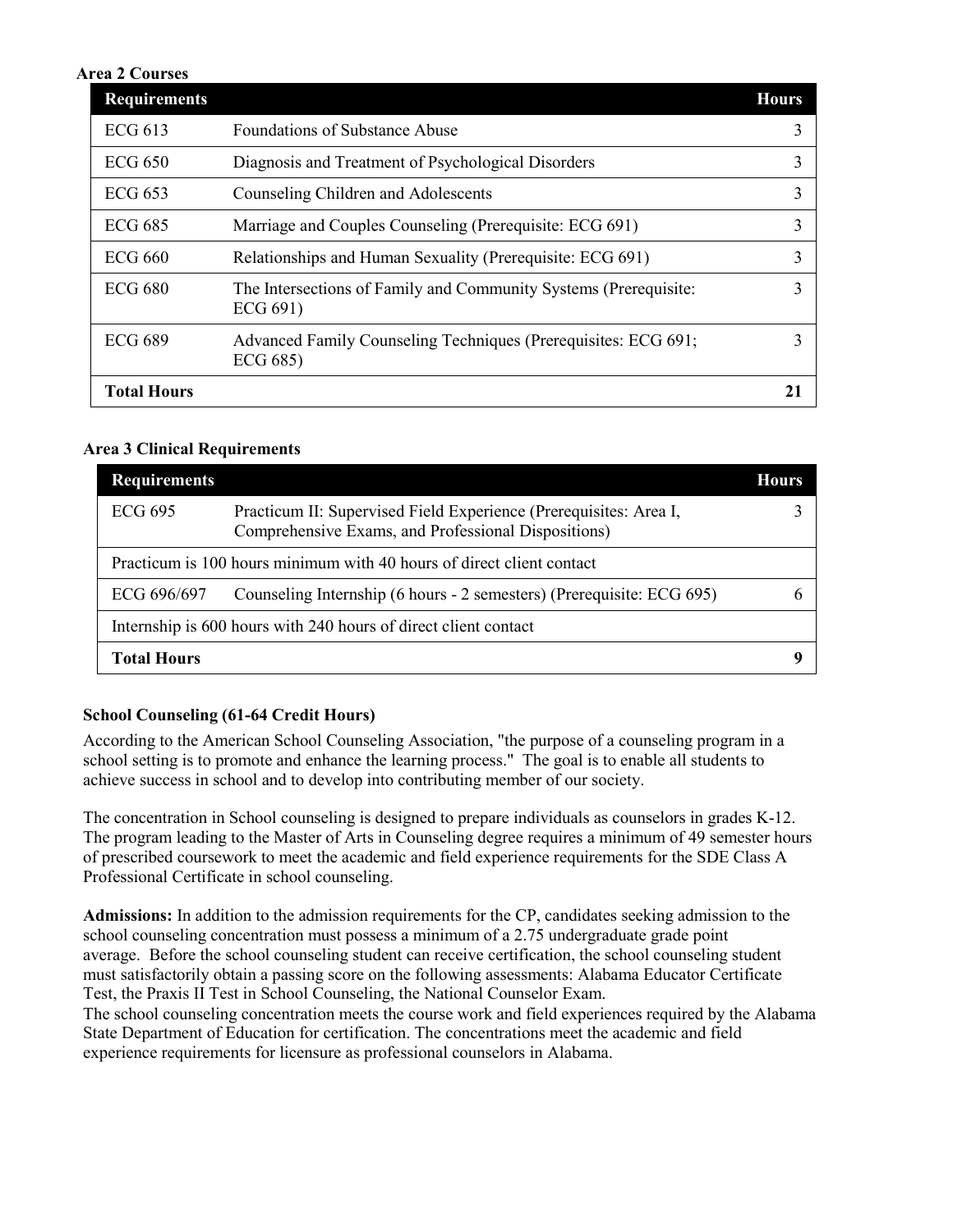# **Course of Study Area 1 Courses**

| <b>Requirements</b> |                                                                       | <b>Hours</b> |
|---------------------|-----------------------------------------------------------------------|--------------|
| <b>EPR 590</b>      | Research & Prgm Eval in Coun                                          |              |
| ECG 612             | Professional Orientation                                              |              |
| ECG 621             | Theories of Individual Counseling                                     | 3            |
| EPR 614             | Lifespan Human Development                                            | 3            |
| <b>ECG 624</b>      | Assessment (Prerequisite: EPR 590)                                    | 3            |
| <b>ECG 626</b>      | Group Counseling: Process and Procedures ((Co-requisite: ECG 621))    | 3            |
| ECG 628             | Social and Cultural Diversity                                         |              |
| ECG $630$           | Career Development: Vocational and Life Planning                      | 3            |
| ECG 638             | Practicum I: Clinical Skills and Techniques ((Prerequisite: ECG 621)) |              |
| <b>Total Hours</b>  |                                                                       | 28           |

# **AREA 2 Courses**

| <b>Requirements</b> |                                                                            | <b>Hours</b> |
|---------------------|----------------------------------------------------------------------------|--------------|
| <b>ECG 620</b>      | Foundations of School Counseling                                           |              |
| ECG 623             | Comprehensive Counseling and Guidance: M/H School                          |              |
| <b>ECG 627</b>      | Comprehensive Counseling and Guidance: M/H School                          |              |
| <b>ECG 619</b>      | Special Issues for School Counselors                                       |              |
| <b>ECY 600</b>      | Introduction to Special Education (required for non certified<br>teachers) |              |
| <b>ECG 680</b>      | The Intersections of Family and Community Systems                          |              |
| <b>EEC 515</b>      | Learning Environments Through Positive Behavior Supports                   |              |
| ECG 653             | Counseling Children and Adolescents                                        |              |
| <b>Total Hours</b>  |                                                                            | 21.24        |

# **AREA 3 Clinical Requirements**

| <b>Requirements</b>                                                               | <b>Hours</b> |
|-----------------------------------------------------------------------------------|--------------|
| Practicum II: Supervised Field Experience<br><b>ECG 695</b>                       |              |
| (Prerequisites: Areas I & II, Comprehensive Exams, and Professional Dispositions) |              |
| Practicum 100 hours; 40 direct hours.                                             |              |
| ECG 696/697<br>Counseling Internship                                              | h            |
| (Prerequisite: ECG 695)                                                           |              |
| Internship 600 hours; 240 direct hours                                            |              |
| <b>Total Hours</b>                                                                | u            |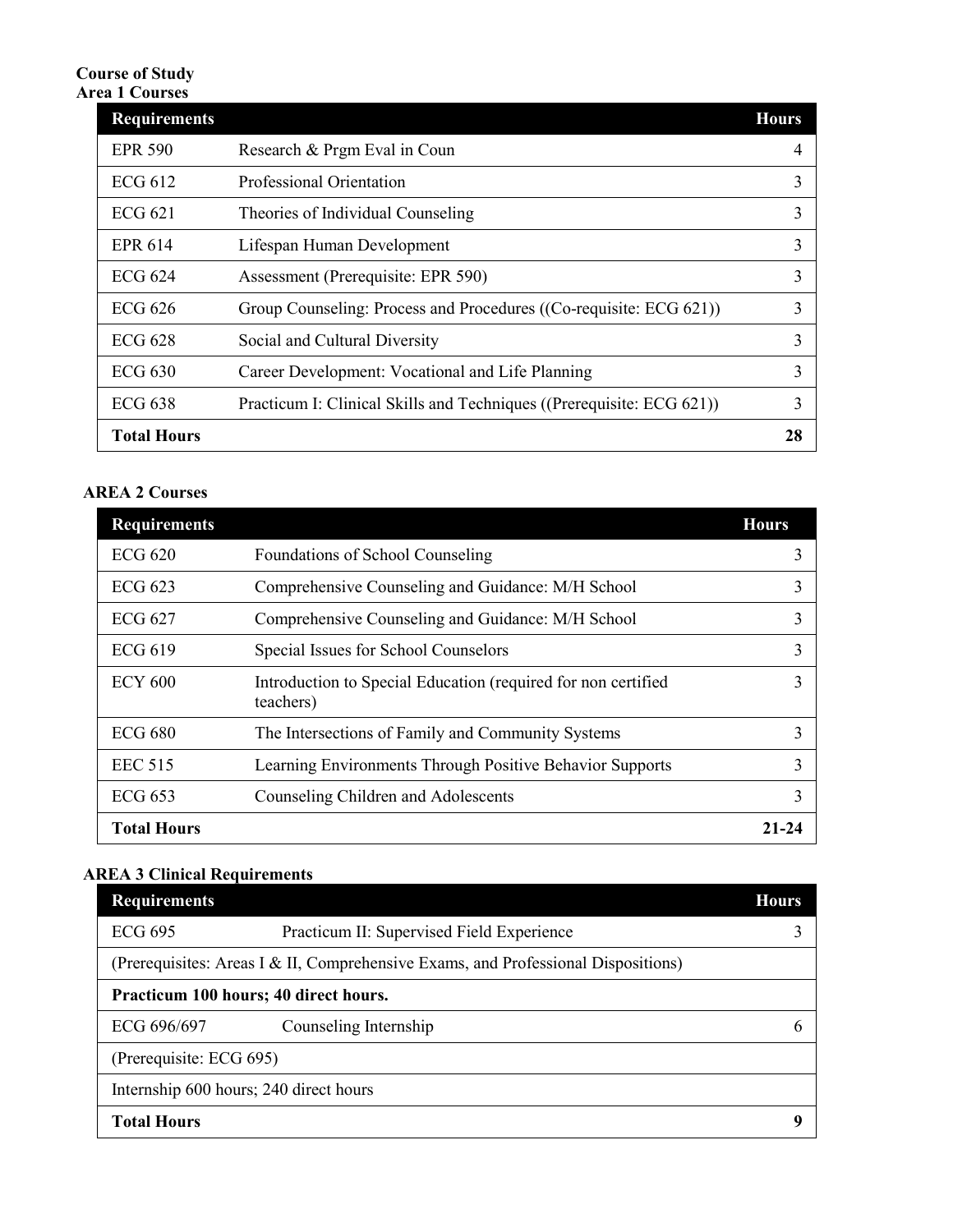# **Certificate in Marriage, Couples, and Family Counseling (15 Credit Hours)**

The certificate in Marriage, Couples, and Family counseling prepares school counselors and clinical mental health counselors to position themselves to more effectively work with clients, to better align with evidence-based practice, and to increase their range of services and versatility through additional coursework in this subject area. The certificate is open to current UAB Counseling students as well as graduates of Master's level school counseling and mental health programs. The certificate consists of 15 credits of coursework, and takes students about one year to complete on average.

#### **Admission Process**

Candidates seeking admission to the Marriage, Couples, and Family counseling certificate who are graduates of a Master's level CP, must complete an application found on the UAB Counseling website (http://www.uab.edu/education/humanstudies/counseloreducation), as well as submit a statement of purpose, three letters of recommendation and their graduate-level transcript. Equivalent completed coursework from a CACREP counseling program may be substituted for a required course for the certificate. Admission is accepted for summer and fall terms. The prerequisite course for all other coursework for the certificate is offered in the summer term only. Applicants who do not receive a waiver for this course would apply for the summer term. Applicants who receive a waiver for the prerequisite course would apply for the fall term.

Current UAB Clinical Mental Health or school counseling students who wish to pursue the MCF certificate should speak with their advisor to arrange to complete the required coursework.

#### **Course of Study Courses**

| <b>Requirements</b>          |                                                                              | <b>Hours</b> |
|------------------------------|------------------------------------------------------------------------------|--------------|
|                              | <b>Required Courses</b>                                                      |              |
| <b>ECG 691</b>               | Introduction to Couples and Family Counseling                                | 3            |
| <b>ECG 685</b>               | Marriage and Couples Counseling (Prerequisite: ECG 691)                      | 3            |
| ECG 660                      | Relationships and Human Sexuality (Prerequisite: ECG 691)                    | 3            |
| <b>ECG 680</b>               | The Intersections of Family and Community Systems (Prerequisite:<br>ECG 691) | 3            |
| <b>ECG 689</b>               | Advanced Family Counseling Techniques (Prerequisites: ECG 691;<br>ECG 685)   | 3            |
| Elective:<br>ECG 661         | Play Therapy I                                                               | 3            |
| <b>Total Hours Required:</b> |                                                                              | 15           |

# **Certificate in Clinical Mental Health Counseling**

This 15-hour certificate is designed to increase the range and depth of the services offered by marriage, couples, and family counselors and school counselors. The certificate is open to current UAB counseling graduate students concentrating in marriage, couples, and family counselor or school counseling and to practitioners with an M.A. in marriage, couples, and family counseling or school counseling who wish to advance their careers.

#### **Admission Process**

Candidates seeking admission to the Clinical Mental Health counseling certificate who are graduates of a Master's level counseling program, must complete an application found on the UAB Graduate School website, as well as submit a statement of purpose, and their graduate-level transcript. Equivalent completed coursework from a CACREP counseling program may be substituted for a required course for the certificate. Admission is accepted for summer and fall terms. The admissions deadline for the certificate is April 1.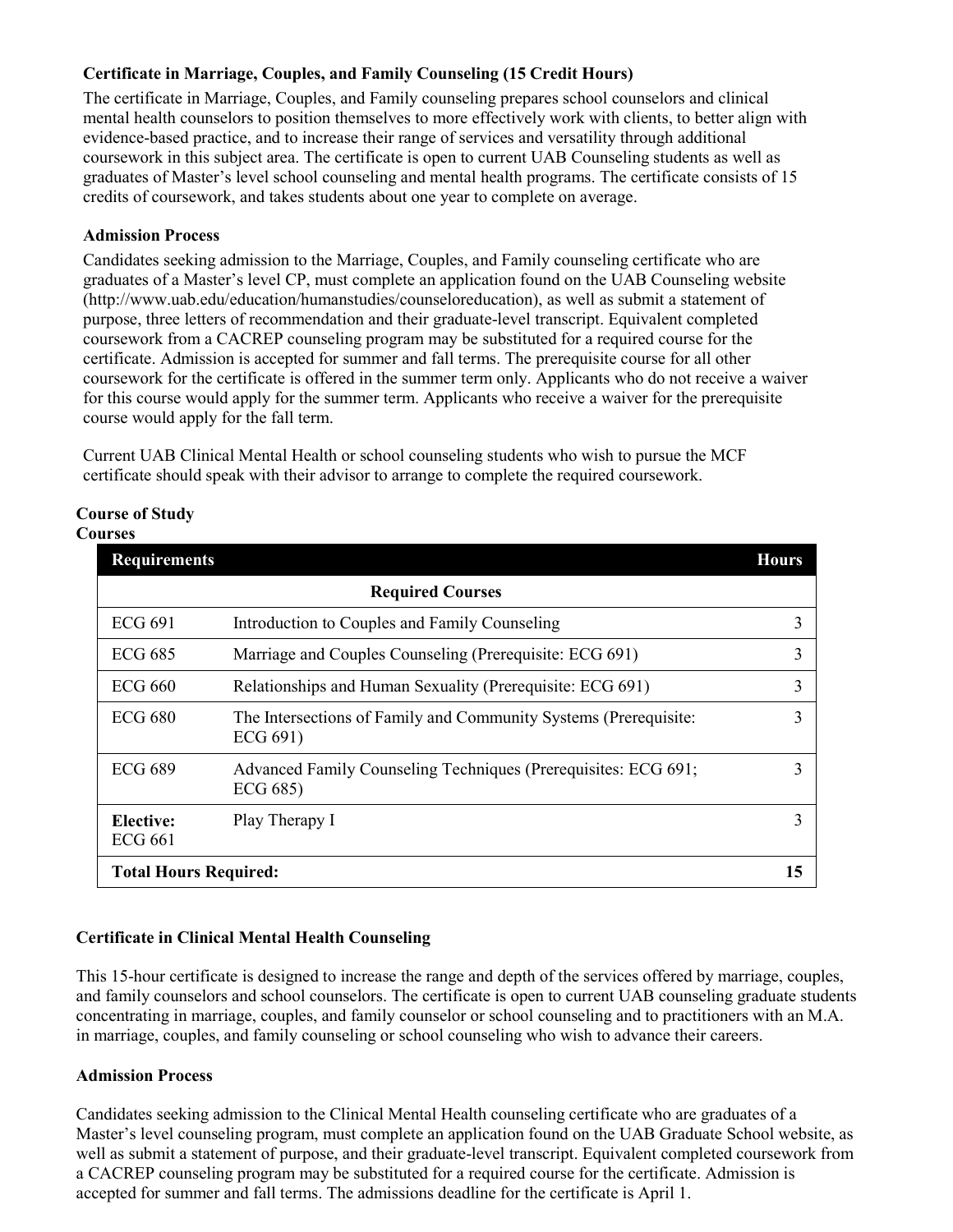Current UAB counseling students who wish to pursue the CMHC certificate should speak with their advisor to arrange to complete the required coursework.

# **Courses**

| <b>Requirements</b>          |                                                    | <b>Hours</b> |  |
|------------------------------|----------------------------------------------------|--------------|--|
| <b>Required Courses</b>      |                                                    |              |  |
| <b>ECG 600</b>               | Introduction to Integrated Care                    |              |  |
| <b>ECG 613</b>               | <b>Foundations of Substance Abuse</b>              |              |  |
| <b>ECG 631</b>               | Suicide Prevention                                 |              |  |
| <b>ECG 650</b>               | Diagnosis and Treatment of Psychological Disorders |              |  |
| <b>ECG 652</b>               | <b>Advanced Counseling Techniques</b>              |              |  |
| <b>Total Hours Required:</b> |                                                    | 15           |  |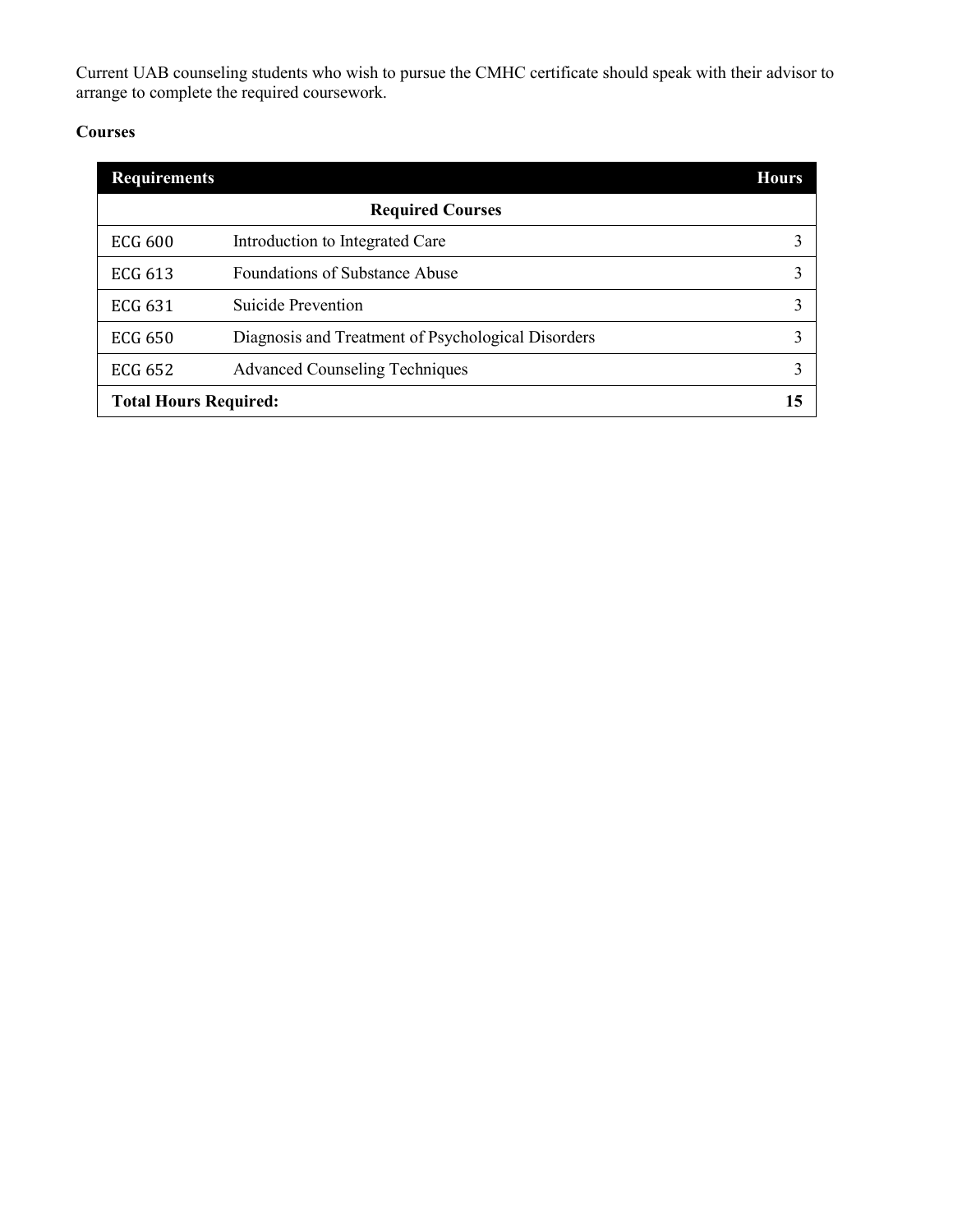# **Comprehensive Examination**

A student's comprehensive exam must be taken upon completion of Area I courses. Students may, at their own risk, choose to take the comprehensive examination during a semester in which they are concurrently enrolled for their final Area I courses. However, faculty do not endorse this practice and encourage students to complete all core courses prior to taking the comprehensive exam.

The Center for Credentialing and Education (CCE) provides the Counselor Preparation Comprehensive Examination (CPCE) to Counseling programs to use for a program's comprehensive exam. In accordance with policies set forth by CCE-Global, students will take the CPCE at the UAB Testing Center. There is an added cost for taking the exam at the UAB Testing Center, and there is an additional standard cost for the CPCE itself.

The Counseling Program (CP) has determined that in order to record a passing score on the CPCE, a student must score at or above the  $30<sup>th</sup>$  percentile on the national non-exit exam statistics for that administration. Students who do not pass the CPCE are allowed to retake the examination two additional (2) times. Students who do not pass the examination are strongly encouraged to schedule meetings with their advisor to review and discuss examination scores. *Students who do not pass the exam after three attempts are not allowed to enroll for practicum and will be terminated from the program.*

|    | <b>CACREP</b> Areas              | <b>Corresponding Core Area Course</b> |
|----|----------------------------------|---------------------------------------|
| 1. | Human Growth and Development     | <b>EPR 614</b>                        |
| 2. | Social and Cultural Foundations  | <b>ECG 628</b>                        |
| 3. | Helping Relationships            | ECG 621 & 638                         |
| 4. | Group Work                       | <b>ECG 626</b>                        |
| 5. | Career and Lifestyle Development | <b>ECG 630</b>                        |
| 6. | Appraisal                        | <b>ECG 624</b>                        |
| 7. | Research and Program Evaluation  | <b>ECG 590</b>                        |
| 8. | Professional Identity            | <b>ECG 612</b>                        |

Core knowledge (content of core courses) covered in the examination includes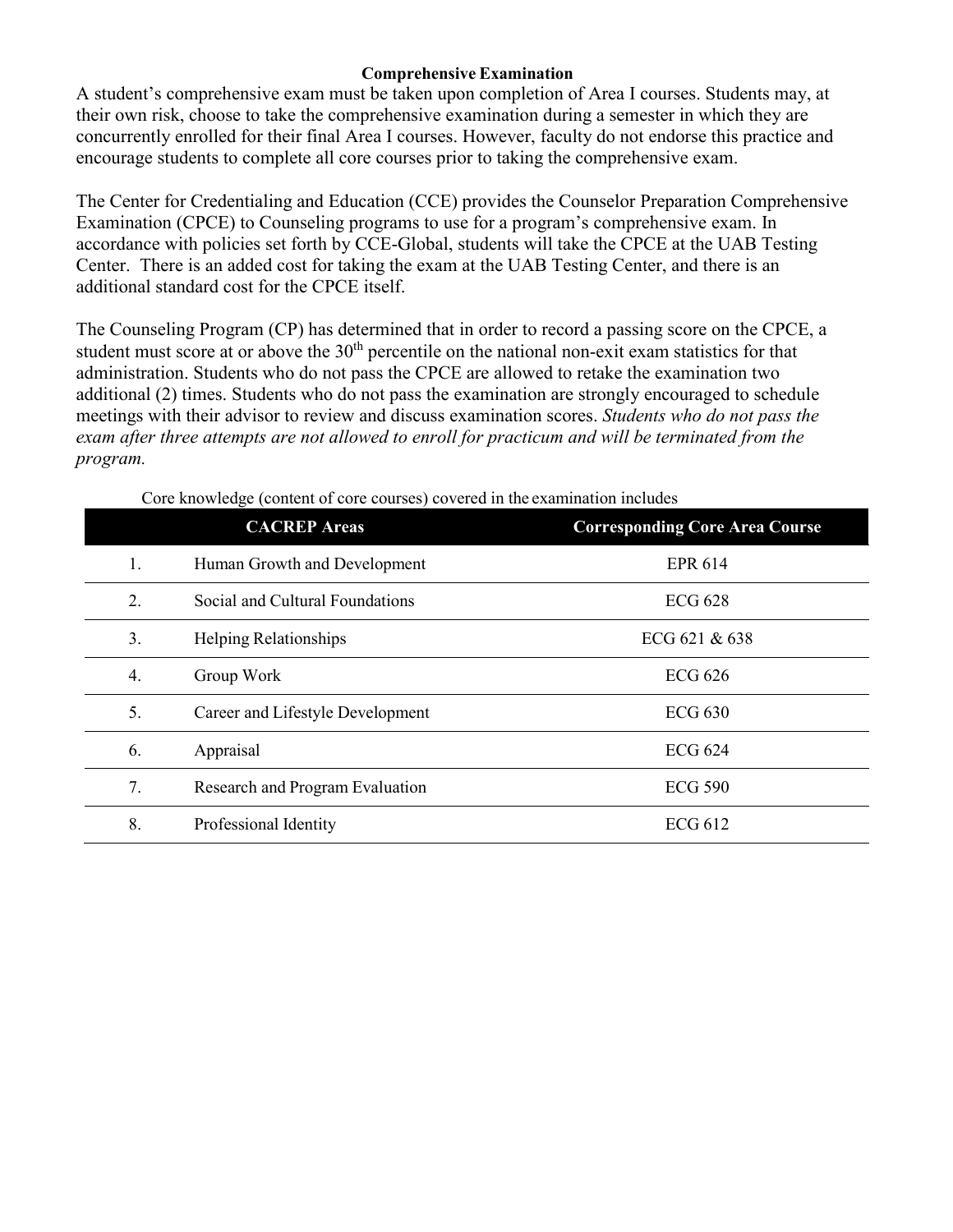#### **Clinical Experience: Practicum and Internship**

Before admission to the program, students in the school counseling concentration must submit to fingerprinting and a Background Review conducted by the Alabama State Department of Education at the student's cost. For information on the cost and how to complete this requirement, go to [http://background.alabama.gov/.](http://background.alabama.gov/) No school counseling student shall begin a clinical placement (Practicum or Internship in an education environment) in Alabama without a suitability letter from the Alabama State Department of Education demonstrating that the student's criminal background has been reviewed and cleared by the Department of Education. Clinical Mental Health and Marriage, Couples, and Family counseling students are not required to submit to fingerprinting or a background review upon admission to the CP. However, Clinical Mental Health and Marriage, Couples, and Family counseling students are required to complete clinical placements in order to obtain the master's degree in counseling and many of the outside agencies/entities require fingerprinting and background reviews prior to accepting a student for clinical placement. For all counseling students, the appearance of one or more felonies and/or several misdemeanors on a student's background review may negatively impact placement potential and/or credential obtainment.

Per CACREP standards, before beginning the first semester of their clinical experience, students must obtain and submit proof of individual liability insurance. This is to be procured by the student at the student's expense and must be maintained throughout the student's clinical experience. Student must submit proof of current individual liability coverage at the beginning of each semester that student is enrolled in a clinical experience. This is a requirement for all Counseling students, regardless of concentration. If proof of insurance is not provided, student will be administratively removed from the clinical course.

Prerequisites for the clinical experience include successful completion of required coursework, meeting the required outcomes and competencies in Areas I and II, and successful completion of comprehensive exams. The practicum experience requires a minimum of 100 hours (including **40 hours of direct client contact)** on-site at an appropriate setting to be determined by the Clinical Coordinator. The internship is 600 hours (**including 240 hours of direct client contact**) on-site. Grading for the clinical experiences is on a Pass/Fail basis. To receive a Pass grade the counselor-in-training must be able to demonstrate basic counseling skills, behave in an appropriate professional manner consistent with the American Counseling Association's Code of Ethics, and satisfactorily complete the academic, dispositional and outcome requirements set forth in both the practicum and internship classes.

# **ECG 695: Practicum II: Supervised Field Experience**

ECG 695: Practicum II is a high stakes decision point. Students must pass this course to proceed to internship.

To receive a "PASS" grade in the Practicum class (ECG 695), counselors-in-training must complete ALL of the following requirements at the designated level:

1. On-site Performance – Interns must adhere to the contents of the Internal Agreement between the CEP, the agency, and self. In addition, the student must adhere to the contents of the CEP Clinical Handbook in relation to forms, evaluations, and performance criteria (i.e., skill development and professional dispositions). Students must pass the midterm and final site supervisor evaluations. Midterm and Final Evaluation forms are included in this manual.

The CEP program has the following expectations for on-site performance for practicum students:

- A. Submission of required paperwork by deadlines listed in syllabus;
- B. Practice in an ethical manner;
- C. Demonstrate fairness, equity, and sensitivity to a culturally diverse society;
- D. Follow policies and procedures of the university and the clinical site;
- E. Adhere to legal mandates (e.g., duty to report/warn);

F. Demonstrate appropriate professional dispositions (attitudes and behaviors), both in supervision and onsite.

2. Internship Hours – Practicum students must complete a minimum of 100 hours on-site during the semester (a minimum of 40 of those hours must be direct hours). Students not meeting the hour requirement will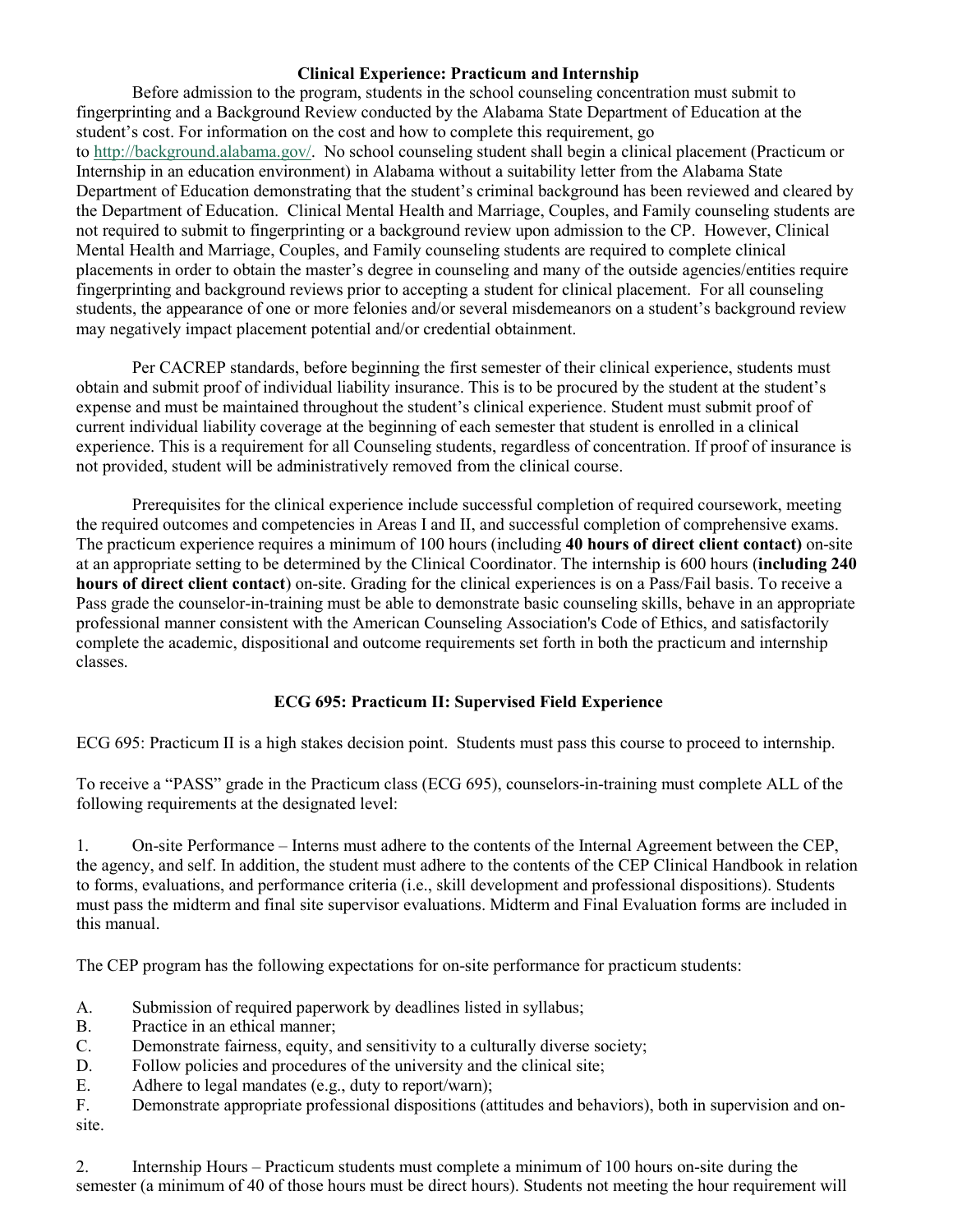receive a grade of INCOMPLETE in the course. Individual supervision and class time DO NOT count towards the hour requirement.

3. Group Seminar - Clinical mental health, Marriage, Couples and Families and School Counseling counselors-in-training must PASS the Group Supervision seminar requirement of 1 and ½ hours of weekly group meetings. In order to pass the group seminar, students must not miss more than 1 group meeting. In addition to group supervision meetings, practicum students must meet with their university supervisor for 1 hour per week of individual supervision.

4. Case Presentation – Interns must complete a minimum of one (1) case presentation in ECG 695: Practicum II. Students are required to summarize the client's background and counseling history, describe their theoretically-driven conceptualization of the client and their presenting concerns, and solicit meaningful feedback on how to improve their work and address the client's needs. Guidelines for case presentations and the session review point that accompanies this presentation will be provided in the course syllabus to help construct an appropriate narrative to be disseminated to the class. An evaluation rubric will be provided in the course syllabus. NOTE: Individual instructors may require 2 presentations, so the individual syllabi will reflect this requirement.

5. Video Recordings – For all practicum students, videotaped sessions are required. Students must receive an overall rating of PROFICIENT or higher on a minimum of 3 tapes over the course of the semester. Individual instructors will specify the number of tapes that must be submitted for review each semester. Tapes will be reviewed by the Internship instructor and evaluated using the Tape Evaluation Form.

Please note that the preceding #1-5 are NOT averaged. A PASS must be attained in EACH area. Thus, it is possible to receive a PASS from the on-site supervisor, a PASS in the Group Seminar, a PASS on the Case Presentation and a NO PASS on the tapes/observations. In such a scenario, the student would not receive a PASS in the course.

Students who do not meet appropriate skill development by the end of the semester of ECG 695 have two options: receive an (I), or receive an (F).

• Option 1: Students in ECG 695 who receive an (I) for the purpose of developmental remediation shall do so in consultation with the course instructor. A remediation plan shall be developed. Program faculty may also have input into the remediation plan. The remediation plan will outline specific skills which were not met in ECG 695 and will state measureable objectives that are directly related to the unmet skill areas (See the ECG 695/697 Remediation Plan Form in this manual). The remediation plan will go into effect the following semester. Upon satisfactory completion of the remediation plan, the (I) will be changed to reflect the student's progress. If the student passes the course, then the student will then be allowed to move forward and register for ECG 697 (a) in the next semester. A student cannot register for ECG 696 while in remediation for ECG 695. If the student is unable to meet the objectives outlined in the remediation plan, the student's (I) in ECG 695 will be recorded as a (F) and the student will be administratively dropped from the CEP.

• Option 2: Students in ECG 695 who receive an (F) in will be administratively dropped and not be allowed to continue in the CEP. If the student is administratively dropped for this reason, the student has a right to appeal the decision. A student wishing to appeal a decision should follow the appeals process outlined in the UAB Graduate Catalog at this link: Academic Appeals.

# ECG 696/697: Internship

ECG 696/697: Internship is a high stakes decision point. Student must pass both courses to proceed to be eligible for graduation from the program.

To receive a "Pass" grade in the Internship class (ECG 696 or ECG 697), counselors-in-training must complete ALL of the following requirements at the designated level:

1. On-site Performance – Interns must adhere to the contents of the Internal Agreement between the CEP, the agency, and self. In addition, the intern must adhere to the contents of the CEP Clinical Handbook in relation to forms, evaluations, and performance criteria (i.e., skill development and professional dispositions). Interns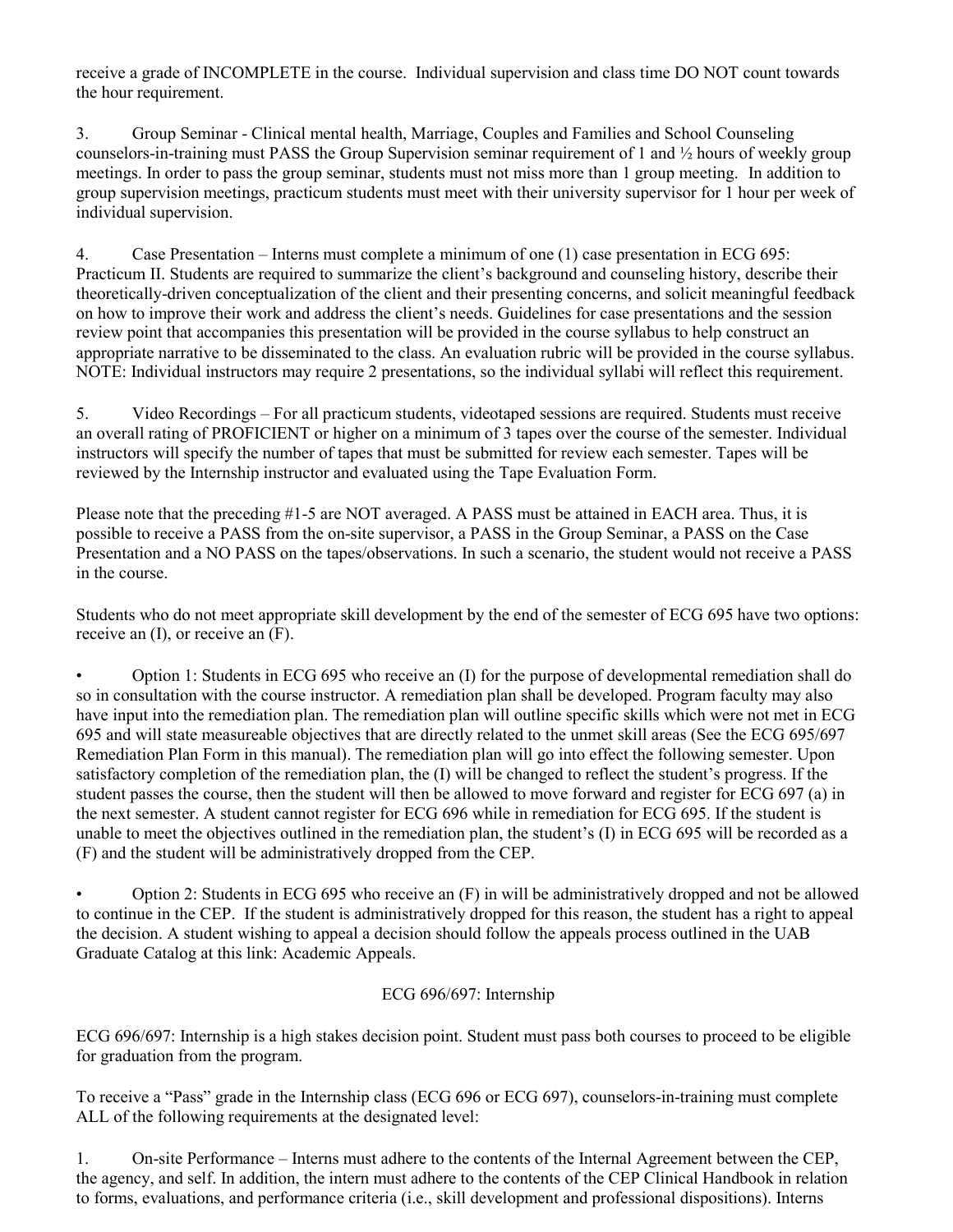must pass the midterm and final site supervisor evaluations. Midterm and Final Evaluation Forms are included in this manual.

The CEP program has the following expectations for on-site performance for interns:

- A. Submission of required paperwork by deadlines listed in syllabus;
- B. Practice in an ethical manner;
- C. Demonstrate fairness, equity, and sensitivity to a culturally diverse society;
- D. Follow policies and procedures of the university and the clinical site;
- E. Adhere to legal mandates (e.g., duty to report/warn);<br>F. Demonstrate appropriate professional dispositions (at

Demonstrate appropriate professional dispositions (attitudes and behaviors), both in supervision and onsite.

2. Internship Hours – Interns must complete a minimum of 300 hours on-site during the semester (at least 120 of those hours must be direct hours). Students not meeting the hour requirement will receive a grade of INCOMPLETE in the course (ECG 696). This grade will be updated accordingly once the hour requirement is met in the following semester (in ECG 697). Passing two semesters of the internship course (ECG 696 and ECG 697) will result in the intern earning a (minimum) total of 600 hours on-site. Individual supervision and class time DO NOT count towards the hour requirement.

3. Group Seminar - Clinical Mental Health, Marriage, Couples and Families and School Counseling counselors-in-training must PASS the Group Supervision seminar requirement of 1 and ½ hours of weekly group meetings. In order to pass the group seminar, students must not miss more than 1 group meeting.

4. Case Presentation – Interns must complete a minimum of one (1) case presentation per semester of internship. Students are required to summarize the client's background and counseling history, describe their theoretically-driven conceptualization of the client and their presenting concerns, and solicit meaningful feedback on how to improve their work and address the client's needs. Guidelines for case presentations and the session review point that accompanies this presentation will be provided in the course syllabus to help construct an appropriate narrative to be disseminated to the class. An evaluation rubric will be provided in the course syllabus. NOTE: Individual instructors may require 2 presentations, so the course syllabus will reflect this requirement.

5. Video Recordings/Observation Rubrics – For Clinical Mental Health Counseling and Marriage, Couples, and Family Counseling interns, videotaped sessions are required. Students must receive an overall rating of PROFICIENT or higher on a minimum of 3 tapes over the course of the semester. Individual instructors will specify the number of tapes that must be submitted for review each semester. Tapes will be reviewed by the Internship instructor and evaluated using the Tape Evaluation Form.

For School Counseling students, videotapes are not required. In place of the videotape requirement, School Counseling interns are expected to receive a Proficient level or higher in live observations in the following four areas: classroom guidance, teacher or parent in-service, small group session, and individual session in ECG 696 and ECG 697. These activities will be observed and evaluated by the site supervisor using the Observation Rubrics for School Counseling Interns. School counselors-in-training should be able to demonstrate these skills at a "proficient initial" or better in order for the student to receive a PASS in this area.

Please note that the preceding #1-5 are NOT averaged. A PASS must be attained in EACH area. Thus, it is possible to receive a PASS from the on-site supervisor, a PASS in the Group Seminar, a PASS on the Case Presentation and a NO PASS on the tapes/observations. In such a scenario, the student would not receive a PASS in the course. Students failing to PASS the course will be required to develop a remediation plan with the course instructor before moving forward.

Students who do not meet appropriate skill development by the end of the semester of ECG 696/697 have two options: receive an (I), or receive an (F).

• Option 1: Students in ECG 696/697 who receive an (I) for the purpose of developmental remediation shall do so in consultation with the course instructor. A remediation plan shall be developed with input from both the student and the instructor. Program faculty may also have input into the remediation plan. The remediation plan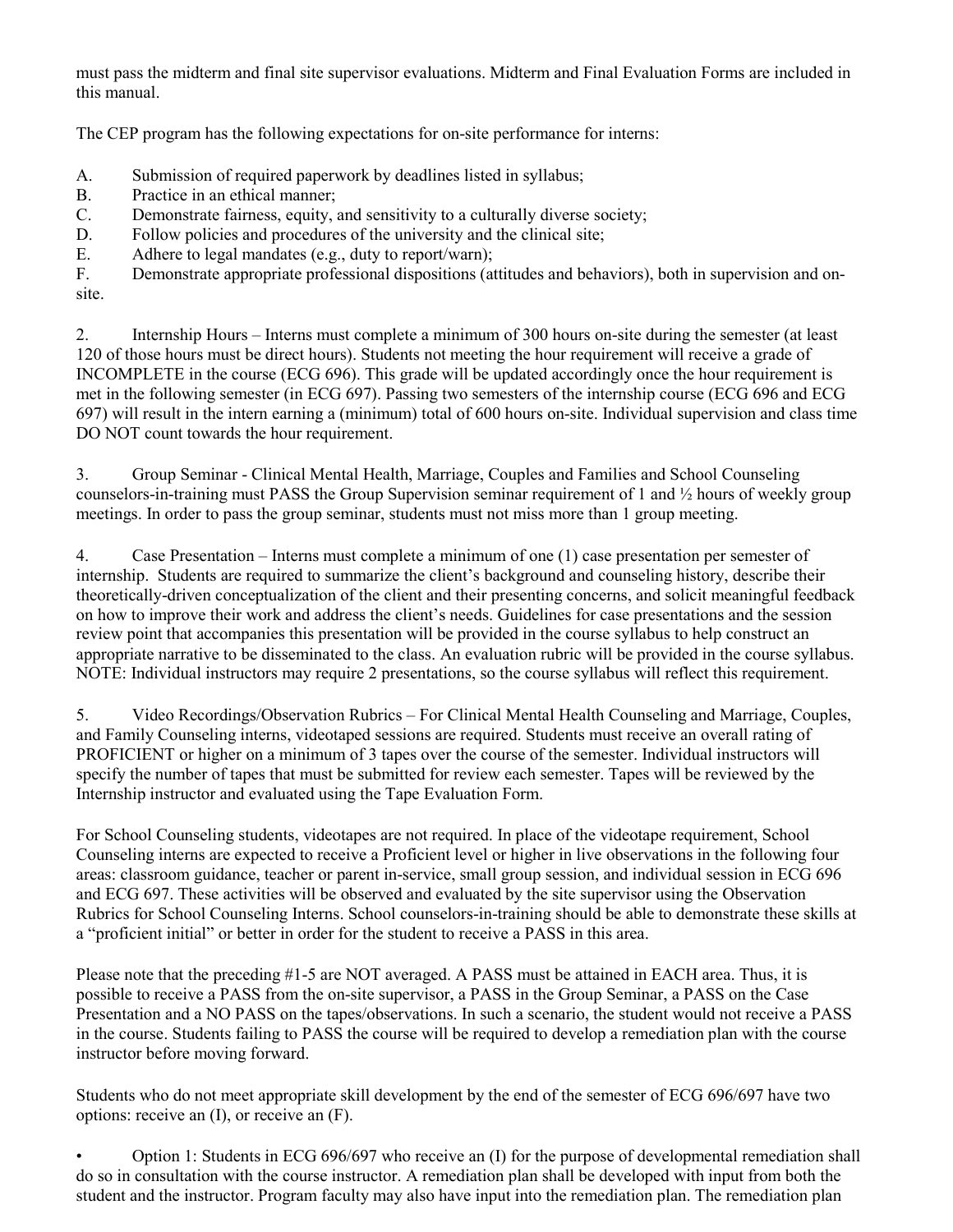will outline specific skills which were not met in ECG 696/697 and will state measureable objectives that are directly related to the unmet skill areas. The remediation plan will also include specific strategies designed to meet the agreed upon objectives and a time line for completion of the remediation plan (see the ECG 695/696/697 Remediation form in this manual). The remediation plan will go into effect the following semester. Upon satisfactory completion of the remediation plan, the (I) will be changed to reflect the student's progress. If the student is unable to meet the objectives outlined in the remediation plan, the student's (I) in ECG 696 will be recorded as a (F) and the student will be administratively dropped from the Counseling Program.

• Option 2: Students in ECG 696/697 who receive an (F) in will be administratively dropped from the CEP. If the student is administratively dropped for this reason, the student has a right to appeal the decision. A student wishing to appeal a decision should follow the appeals process outlined in the UAB Graduate Catalog at this link: Academic Appeals.

All clinical placements are across an entire semester, which is identified in the contract. Any student who fails to meet the practicum/internship clinical requirements due to a minimal amount of time spent at the site can be terminated from that site and/or be required to participate in a remediation plan with one's faculty instructor.

**Receiving an Incomplete:** A student will be allowed to participate in a remediation plan only **TWICE** during their clinical experience.

The semester before enrolling Practicum II, students should complete the Application for Clinical Experience via Qualtrics link via the Weekly Update. Placements are program specific. Students are placed on sites consistent with training in their specialty area (School, Clinical Mental Health, and Marriage, Couples, and Families). Students trained in one specialty area are not allowed to have a clinical placement in another area. It is important to discuss areas of interest with your advisor early in the program so you will have the background and training consistent with your interest as you choose electives**. Practicum and Intern students do not begin onsite until after the first class meeting. Please refer to the** *clinical handbook* **on the program web site for more information.**

To meet the Key Assessment requirement, students must achieve the stated proficiency level in all three areas: COUNSELING TAPES, CASE PRESENTATION, and ON-SITE EVALUATION. It is NOT an average of the three areas. For example, a person could achieve the required Proficiency on counseling tapes, from the site evaluation, and not meet the Proficiency level for the case presentation---in this scenario, the student would not receive a PASS for the course because all three areas must meet the stated outcome in order to pass the course.

#### **Application for degree**

Students are expected to signify their intention to graduate by submitting a completed "Application for Degree" form to the Graduate School. This form is employed to make sure that program requirements have been met, to order the degree, and to enter the student in the commencement program. The Graduate School mandates deadlines for making a degree application. Students who fail to meet the deadline are not allowed to graduate and are required to apply for graduation the following semester.

An "Application for Degree" form may be picked up at the Graduate School, Hill University Center room 511 or in the Office of Records and Certification, room 100 Education Building. *The student should enter the information asked for, sign the form, and return it to room 100 one semester prior to graduation. PLEASE CHECK THE GRADUATE SCHOOL DEAD LINES FOR THIS INFORMATION.*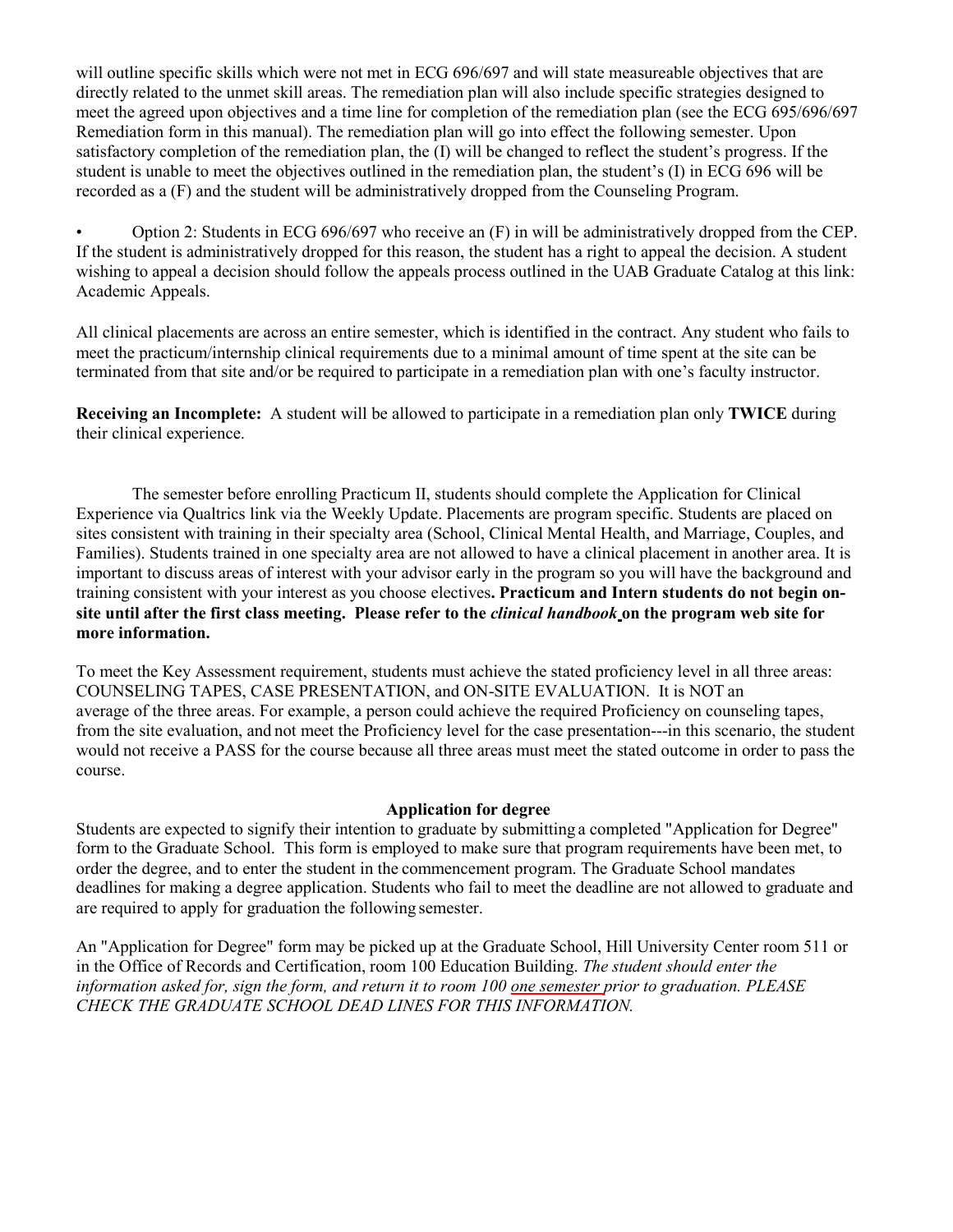### **Professional Development**

Students are also encouraged to join and participate in the activities of professional organizations, including but not limited to

American Association for Marriage and Family Therapy [\(http://www.aamft.org\)](http://www.aamft.org/) American Counseling Association [\(www.counseling.org\)](http://www.counseling.org/) Association for Adult Development and Aging (AADA; [http://www.aadaweb.org/\)](http://www.aadaweb.org/) Association for Assessment and Research in Counseling (AARC; [http://aarc-counseling.org/\)](http://aarc-counseling.org/) Association for Child and Adolescent Counseling (ACAC; [http://acachild.org/\)](http://acachild.org/) Association for Creativity in Counseling (ACC; [http://www.creativecounselor.org/\)](http://www.creativecounselor.org/) American College Counseling Association (ACCA; [http://www.collegecounseling.org/\)](http://www.collegecounseling.org/) Association for Counselor Education and Supervision (ACES; [http://www.acesonline.net/\)](http://www.acesonline.net/) The Association for Humanistic Counseling (AHC; [http://afhc.camp9.org/\)](http://afhc.camp9.org/) Association for Lesbian, Gay, Bisexual, and Transgender Issues in Counseling (ALGBTIC; [http://www.algbtic.org/\)](http://www.algbtic.org/) Association for Multicultural Counseling and Development (AMCD; [http://www.multiculturalcounseling.org/\)](http://www.multiculturalcounseling.org/) American Mental Health Counselors Association (AMHCA; [http://www.amhca.org/\)](http://www.amhca.org/) American Rehabilitation Counseling Association (ARCA; [http://www.arcaweb.org/\)](http://www.arcaweb.org/) American School Counselor Association (ASCA; [http://www.schoolcounselor.org/\)](http://www.schoolcounselor.org/) Association for Spiritual, Ethical, and Religious Values in Counseling (ASERVIC; [http://www.aservic.org/\)](http://www.aservic.org/) Association for Specialists in Group Work (ASGW; [http://www.asgw.org/\)](http://www.asgw.org/) Counselors for Social Justice (CSJ; [https://counseling-csj.org/\)](https://counseling-csj.org/) International Association for Addictions and Offender Counselors (IAAOC; [http://www.iaaoc.org/\)](http://www.iaaoc.org/) International Association of Marriage and Family Counselors (IAMFC) Military and Government Counseling Association (MGCA) National Career Development Association (NCDA) National Employment Counseling Association (NECA) National Board for Certified Counselors Alabama Counseling Association (ALCA) Chi Sigma Iota *Students who have a GPA of 3.5 or higher are initiated into the Zeta chapter of CHI SIGMA IOTA, a counseling honorary society. Chi Sigma Iota is an international society of professionals and professionals- in-training*

*dedicated to excellence in scholarship, research, and clinical practice.*

# **Program Policies**

# **Inclement Weather Policy**

Occasionally the Birmingham area experiences bad weather such as tornados or icy road conditions which make it difficult for students to attend class. At these times, the University of Alabama at Birmingham may be officially closed. If the University is not officially closed and students are concerned about unsafe road conditions, or must pick up their children, students are encouraged to contact their course instructor with any questions. In the event of a tornado warning, students should go to an inner hallway in the center of the building. Warning procedures are posted in the classrooms.

#### **First Class Attendance Policy**

An instructor has the prerogative to ADMINISTRATIVELY drop a student from a course if the student is absent from the first class of a term. A student who misses the first night of class is responsible for determining his/her status in the class.

#### **Administrative Withdrawal**

An instructor has the prerogative to withdraw students who are not eligible to take core courses.

# **Change of Graduate Major**

Each student is admitted to a specific major in the counseling program. The student who wishes to change the graduate major (e.g. from community counseling to rehabilitation counseling) must make a formal request to change the graduate major and not begin taking courses in the new major until the request to change has been approved. Requests to change the graduate major are reviewed as carefully as a new admission, and not all change requests are approved. The students should meet with his/her advisor to discuss the rationale for the request to change areas. Forms for requesting to change the graduate major are available in room 100 Education Building.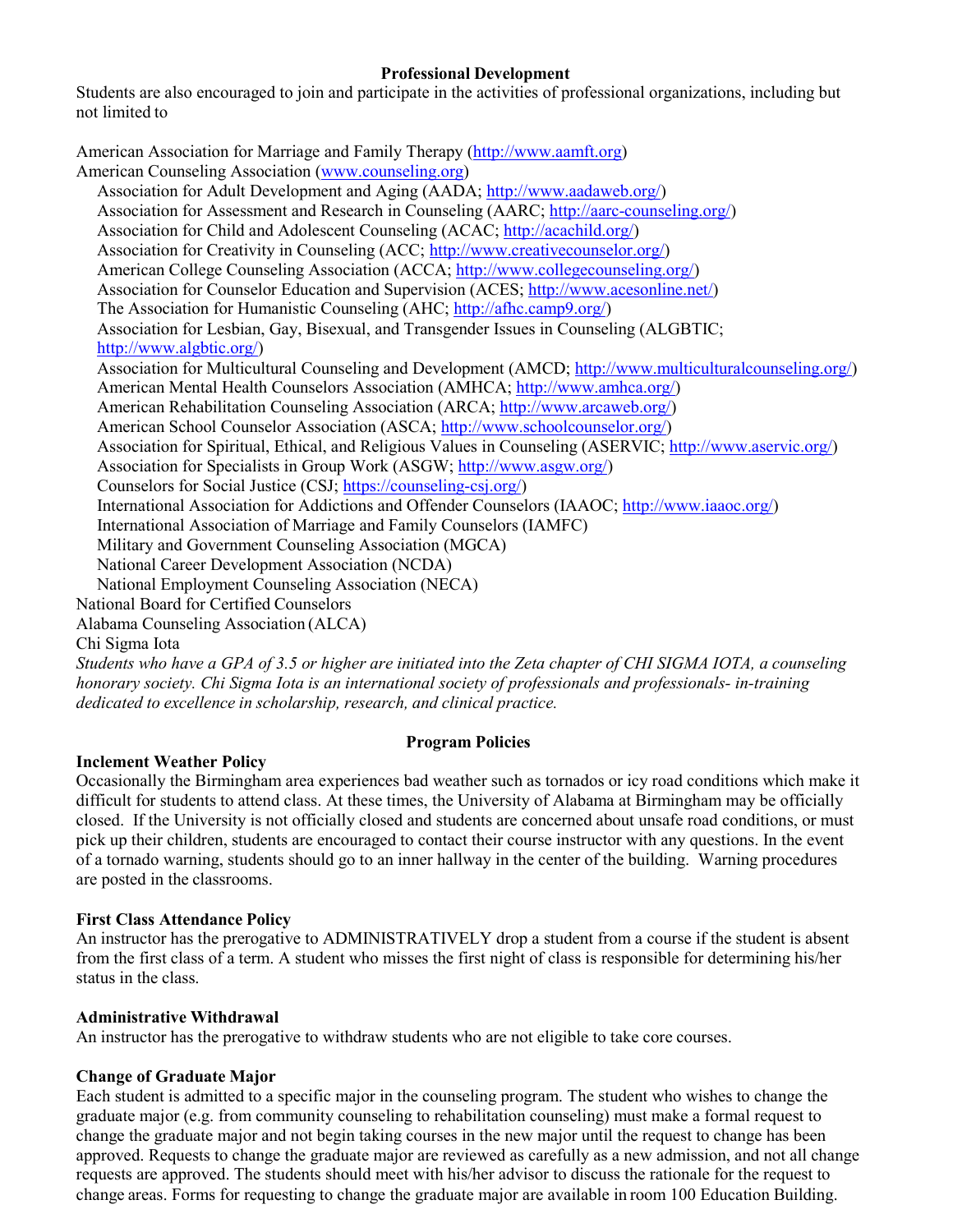### **Evaluation of Students**

Graduate students are continuously evaluated during their enrollment in the Counseling program. For instance, evaluative checkpoints occur during admissions, coursework, comprehensive examination, clinical rotations, and eligibility for graduation/certification. These mechanisms are designed to evaluate:

- Previous academic preparation and aptitude for graduate-level study
- Acquisition and retention of knowledge relevant to the counseling profession
- Interpersonal skills and professionalism
- Multi-cultural sensitivity and awareness
- Application of clinical skills
- Inter-professional collaboration

Members of the CP faculty evaluate each student's academic and dispositional capacity to perform the minimal competencies required of a professional counselor. Notably, even though a student may be demonstrating satisfactory performance in academic course work, certain behaviors may be deemed inappropriate for practice in the profession of counseling. Faculty members have adopted this policy to fulfill their professional responsibility to protect the rights of the community.

Each semester, the Counseling faculty meet to evaluate student capacity to be an effective counselor using the CP Professional Dispositions Evaluation (CPDE; Appendix 1). If during this meeting, a core or noncore faculty member identifies inappropriate, unethical, and/or potentially harmful (to themselves or to others) behavior, the following steps will be taken:

- 1. A letter will be sent to the student stating the dispositional items identified by the faculty.
- 2. The student's advisor will meet with the student and develop a written plan for improvement.
- 3. The student will have one semester to address the identified concerns. During this period, the advisor will periodically consult with the student's instructors regarding progress on the identified objectives.
- 4. If the identified concerns continue, and/or additional concerns arise by the end of that time, a second letter will be sent to the student outlining their current progress toward completing the written plan for improvement.
- 5. Upon receiving a second letter, the student will also meet with the Counseling faculty to receive a formal remediation plan. Three copies of this document will be distributed to the student, the student's advisor, and the Department Chair.
- 6. The student will have one semester to satisfactorily complete the remediation plan.
- 7. At the end of the designated semester, both the student and the CP faculty will evaluate the student's progress toward completing the remediation plan.
- 8. If, at the end of the semester, the student fails to complete the remediation plan, the CP faculty will consult with the Department Chair regarding the student's dismissal from the program. Because, it is assumed that successful completion of the remediation plan indicates the acquisition and successful application of new, professionally acceptable behaviors, if a resumption in problematic behavior is observed at any time prior to graduation, the CP faculty will consult with the Department Chair regarding dismissal from the program.

# **Student Grievance Policy/Procedure**

Students should expect to be treated fairly by the university and, if fairness is disputed, to have an avenue of appeal. Individuals with expertise in the particular academic discipline can most appropriately make judgments on academic matters, which are in dispute. For this reason, disagreements on academic matters should follow the steps:

- 1.) The student should first contact the instructor of record directly in an effort to resolve the dispute. Most disputes can and should be resolved at this level. In rare situations where this does not occur, the student would move to step2 in the process.
- 2.) The student may request a decision by the Chair of the Department of Human Studies. If the dispute cannot be resolved, the student would go to step 3.
- 3.) The student may request a decision from the Dean of Education. Where appropriate, the Dean will consult with the Graduate Council. The decision of the Dean is final.

# **IT WOULD BE INAPPROPRIATE FOR STUDENTS TO BY-PASS ANY OF THE STEPS IN THE GRIEVANCE PROCESS.**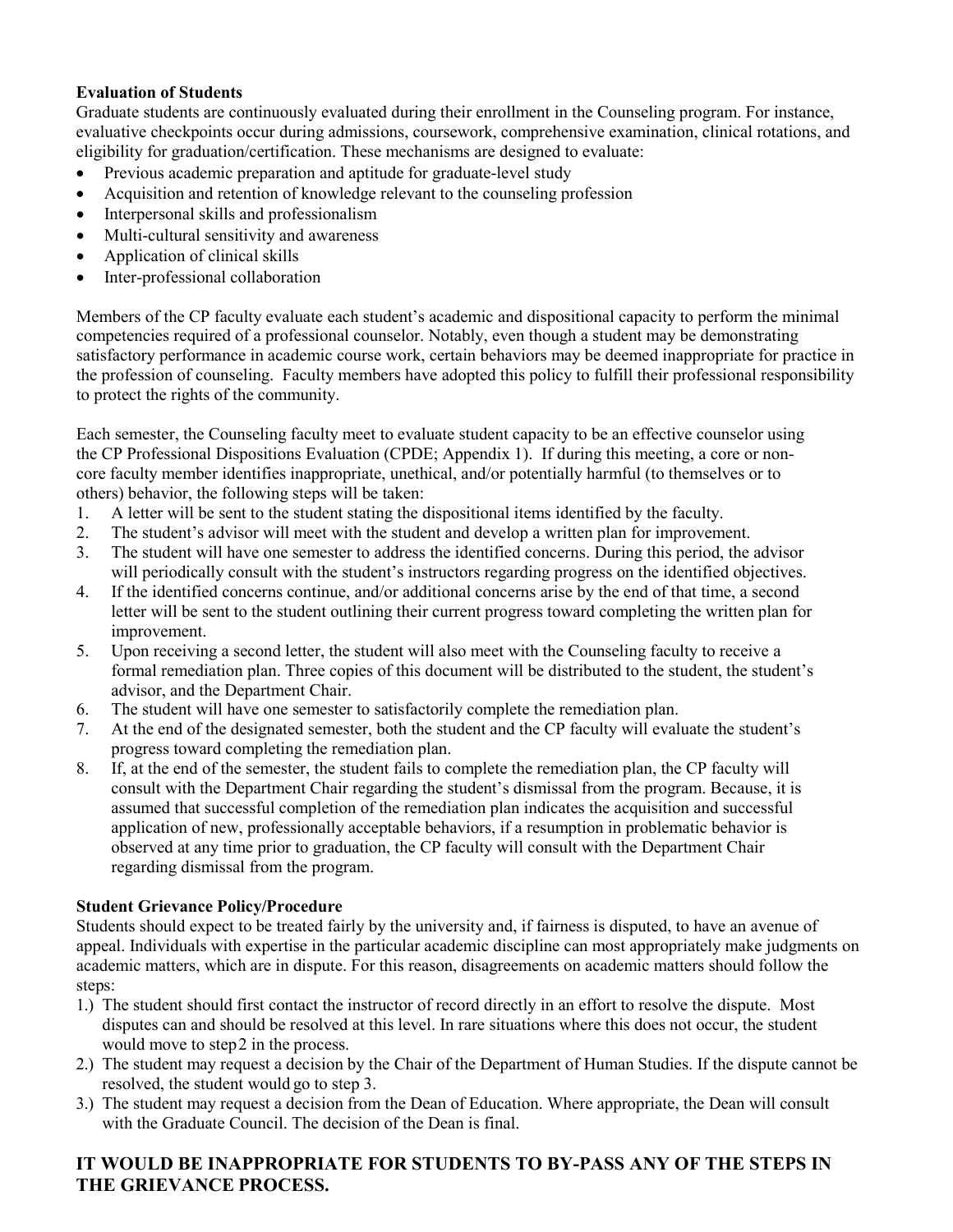#### **Plagiarism**

The department faculty members define plagiarism as the presentation as new and original an idea or product derived from an existing source.

Common examples of plagiarism are as follows: including all or a portion of the written work of another in a response to a current requirement without giving appropriately cited credit to the source; purchasing a paper from another individual and presenting it as one's own work; developing an idea presented by another into a written document or presentation without giving appropriate credit to the person, or presenting (essentially) the same written work for fulfillment of two (concurrent) academic requirements.

The department faculty believes that plagiarism by a student is a serious violation of professional ethics and standards. Therefore, if a student is found to have engaged in plagiarism, the following steps will be taken:

- The faculty member who has become aware of the student engaging in plagiarism will request, in writing, that the department Chairperson constitute a retention committee to evaluate the student's suitability for continuation in a program in the department.
- If the plagiarism by the student occurred in the context of work submitted as course requirement, the student will be assigned a grade of Failure ("F") for the course.
- If the plagiarism by the student occurred in a professional context (e.g., during submission of a manuscript for publication in a professional journal or for presentation at a professional meeting), the faculty member who has become aware of it will take whatever action is appropriate under the Ethical Standards and/or Codes of Conduct pertinent to the student's intended profession.
- If the student is not in agreement with the action taken, the student can subsequently follow the appeals procedures of the Graduate School of University of Alabama at Birmingham.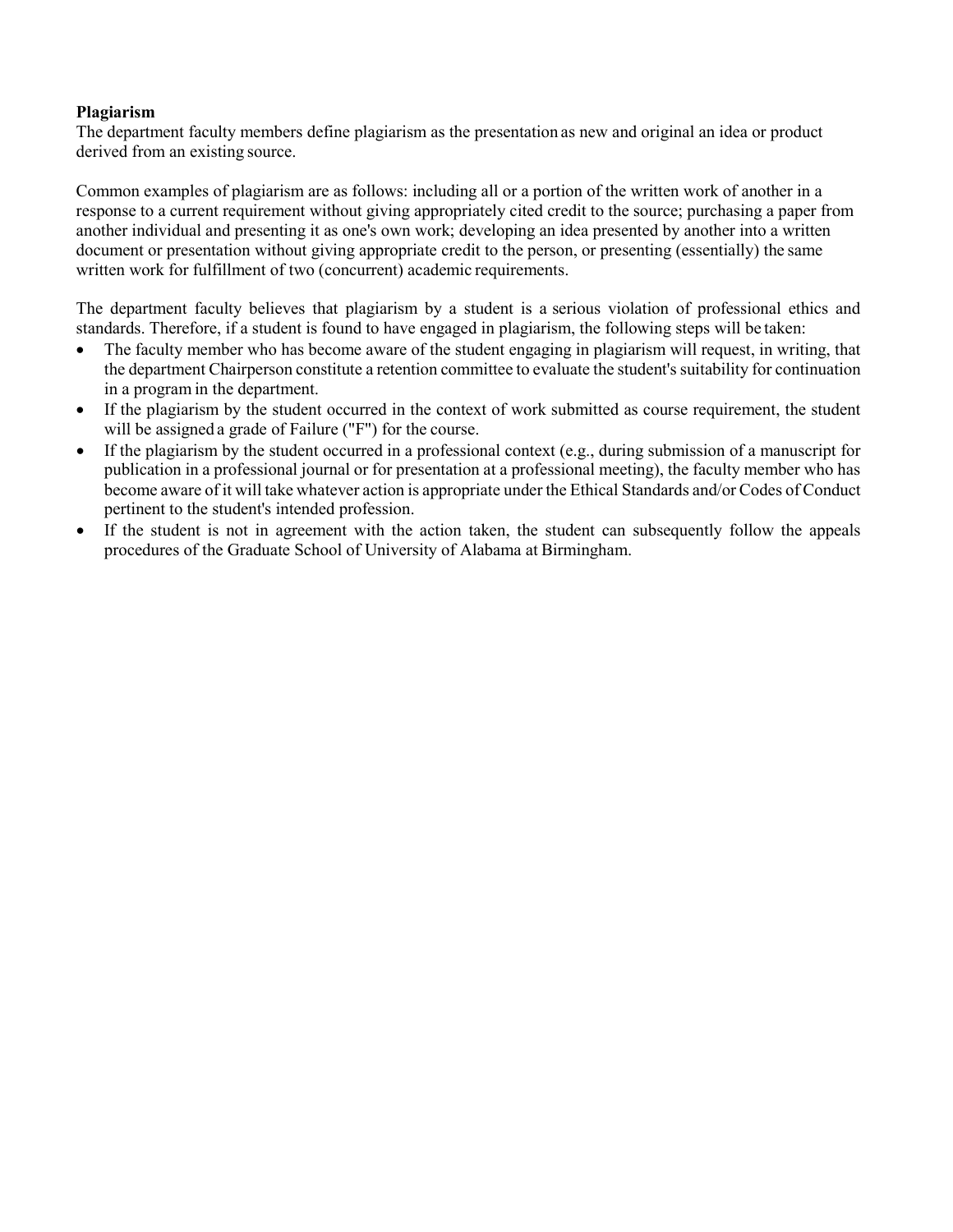#### **Student Recommendation and Endorsement Policy**

Upon completion of the counseling program, students are eligible for faculty endorsement appropriate to the students' areas of specialization. Recommendations for employment, further graduate study, state licensure, and state and national certification will be given only for the program, which the graduate has satisfactorily completed. All requests for written endorsement must be submitted in writing to a CP faculty member. Written endorsements are provided at faculty discretion. Endorsement determinations are made based on the student's level of knowledge, skills, and dispositions/professionalism.

#### **Dangerous Weapons and Firearms Policy**

The University prohibits the possession, transportation, and use of firearms and other dangerous weapons on campus. This policy applies to all persons on campus, including faculty, staff, students, contractors, patients, and visitors. University students may not possess firearms at any time on campus (exCPt as expressly authorized by the University Police Department ("UPD"). Dangerous weapons are not allowed on campus at any time. Any dangerous weapons may be confiscated.

Faculty and staff may not possess firearms on campus or while otherwise engaged in duties associated with their employment, exCPt for a firearm properly maintained in a personal vehicle in a manner consistent with Alabama law.

Consistent with Alabama law, all persons (including concealed carry permittees) are strictly prohibited from possessing firearms (1) at facilities which provide inpatient or custodial care of patients with psychiatric, mental or emotional disorders; and (2) at locations where guards and other security features are employed, such as athletic events.

This Policy will be published in staff, faculty, and student handbooks, and supersedes any contrary provisions.

Persons on campus and in violation of University policy are trespassers and may be dealt with accordingly, including, but not limited to, being removed from campus and receiving a written directive to remain off campus. Contractors and vendors are expected to comply with policy and contract terms. Violations of Alabama law may be dealt with by appropriate law enforcement. Student violations may be addressed in accordance with the Non-Academic Student Conduct Policy as well as other applicable policies and may include sanctions, up to and including expulsion. Student violations may be resolved in accordance with UAB policies, up to and including permanent removal from the site.

#### **Mandated Reporting**

In the event that a client shares information deemed by the practicum/internship student to be evidence of abuse of a member of a protected population, the practicum/internship student must notify their site supervisor immediately.

#### **Duty to Warn**

In the event that a client shares information deemed by the practicum/internship student to be evidence of intent to harm another person, the practicum/internship student must notify the site supervisor immediately

#### **Client Non-Discrimination Policy**

Because the CP aligns directly with the counseling profession, the well being of the client is the foremost priority. Our policy indicates that clinical providers must affirm the personal liberty of service recipients. Professional counselors do not refer or refuse to work with clients whose values, beliefs, demographic characteristics, or lifestyle preferences are in conflict to their own. Counseling students do not condone or engage in discrimination based on age, culture, disability, ethnicity, race, religion/spirituality, gender, gender identity sexual orientation, marital status/partnership, language preference, socioeconomic status, or any basis proscribed by law. Counselors do not discriminate against clients, students, student clinicians, supervisees, or research participants in a manner that has a negative impact on these persons.

Also, Counseling students are expected to conduct themselves in a business-like manner at all times. In keeping with its commitment to maintaining an environment that is free of unlawful discrimination and in keeping with its legal obligations, the CP prohibits unlawful harassment (and discouraging conduct that, while not unlawful, could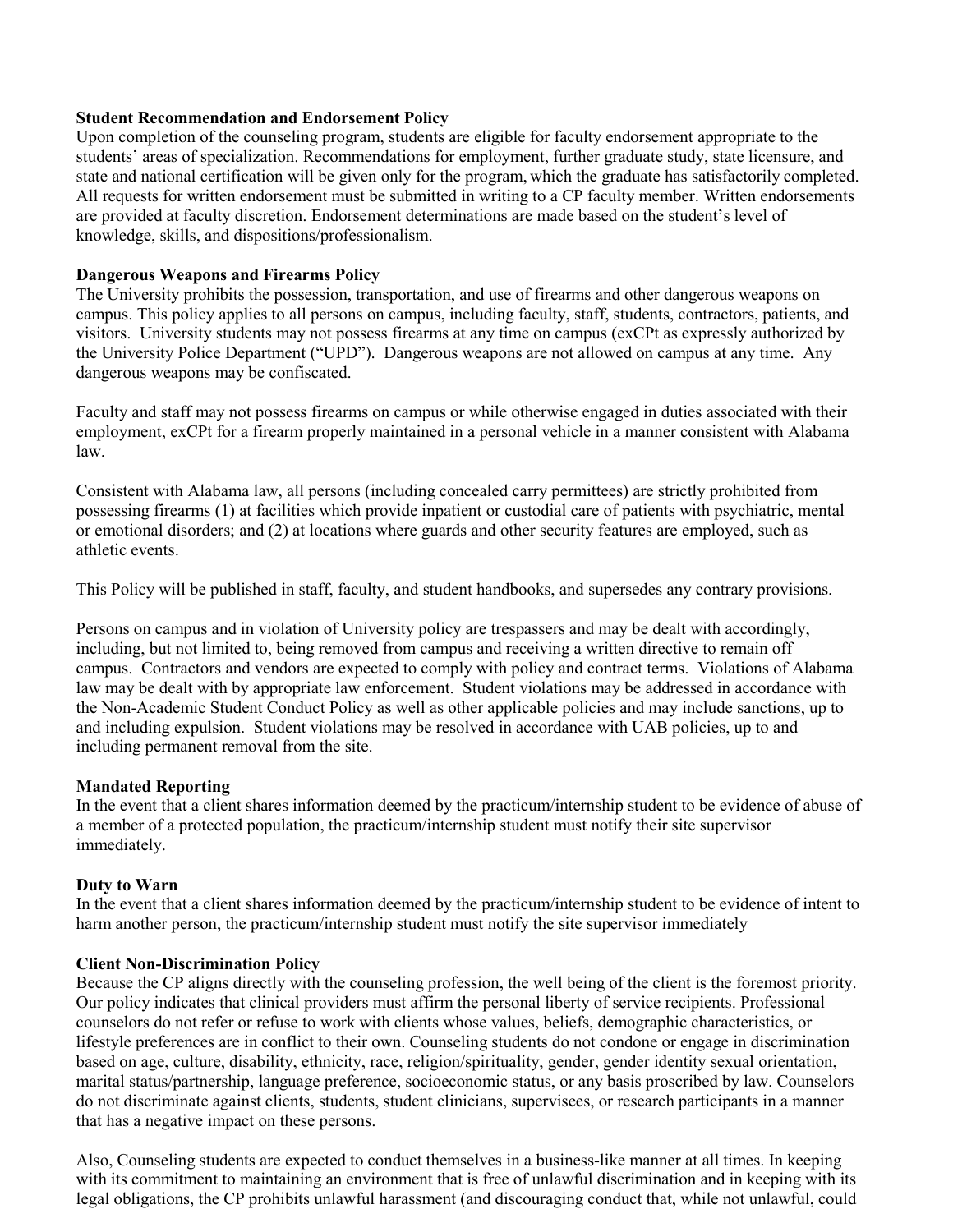reasonably be considered unwelcome). Discriminatory harassment of any kind is not appropriate for counseling students, whether it is sexual harassment or harassment on the basis of race, color, religion, sex, sexual orientation, gender identity, gender expression, age, national origin, disability unrelated to program performance, veteran status, genetic or family medical history, or any factor that is a prohibited consideration under applicable law. At the same time, the CP recognizes the centrality of academic freedom and its determination to protect the full and frank discussion of ideas. Thus, discriminatory harassment does not refer to the use of materials about or discussion of race, color, religion, sex, sexual orientation, gender identity, gender expression, age, national origin, disability unrelated to program performance, veteran status, or genetic or family medical history for scholarly purposes appropriate to the academic context, such as class discussions, academic conferences, or meetings.

### **Sexual Harassment**

Under the law, sexual harassment does not refer to occasional compliments or conduct of a socially acceptable nature. Nor does it refer to the use of materials or discussion related to sex and/or gender for scholarly purposes appropriate to the academic context. It does refer to non-academic remarks or actions of a sexual nature that are not welcome and are likely to be viewed as personally offensive. This can include but is not limited to: Physical or verbal advances; Sexual flirtations; Propositions; Verbal abuse of a sexual nature; Vulgar talk or jokes; Degrading graphic material; Verbal comments of a sexual nature about an individual or his or her appearance; Display of sexually suggestive objects outside a scholarly context and purpose; Physical contact of a sexual or particularly personal nature. Unwelcome sexual advances, requests for sexual favors, and other verbal or physical conduct of a sexual nature constitute sexual harassment when:

- 1. Submission to such conduct is made either explicitly or implicitly a term or condition of an individual's employment (or a student's status)
- 2. Submission to or rejection of such conduct by an individual is used as the basis for employment decisions (or academic decisions) affecting such individual or
- 3. Such conduct has the purpose or effect of unreasonably interfering with an individual's work performance (or a student's academic performance) or creating an intimidating, hostile, or offensive work (or academic) environment.

# **Discriminatory Harassment of a Non-Sexual Nature**

The same principles related to sexual harassment also apply to harassment on the basis of any characteristic that is protected by law. The CP's policy prohibits discriminatory harassment of a non-sexual nature, which includes:

- Verbal, physical, or graphic conduct that denigrates or shows hostility or aversion toward an individual or group on the basis of race, color, religion, sex, national origin, disability unrelated to job performance, veteran status, genetic or family medical history, or other status protected by applicable law and that
- Has the purpose or effect of creating an intimidating, hostile, or offensive employment, educational, or living environment; or
- Has the purpose or effect of unreasonably interfering with an individual's work performance or a student's academic performance.

UAB also adopts these principles with regard to discrimination or discriminatory harassment on the basis of sexual orientation, gender identity and gender expression. Prohibited behavior may include:

- Conduct or material (physical, oral, written, or graphic, including e-mail messages, text messaging or use of social media posted or circulated in the community) involving epithets, Slurs
- Negative stereotyping, or threatening
- Intimidating, or hostile acts, that serves no scholarly purpose appropriate to the academic context and gratuitously denigrates or shows hostility or aversion toward an individual or group because of race, color, religion, sex, sexual orientation, gender identity, gender expression, age, national origin, disability unrelated to program performance, veteran status, genetic or family medical history, or any factor protected by applicable law.

#### **Alcohol and Drugs**

Unlawful possession, use, manufacture, distribution, or dispensing of illicit drugs, controlled substances, or alcoholic beverages by any UAB student on UAB property or as part of any UAB-sponsored or UAB-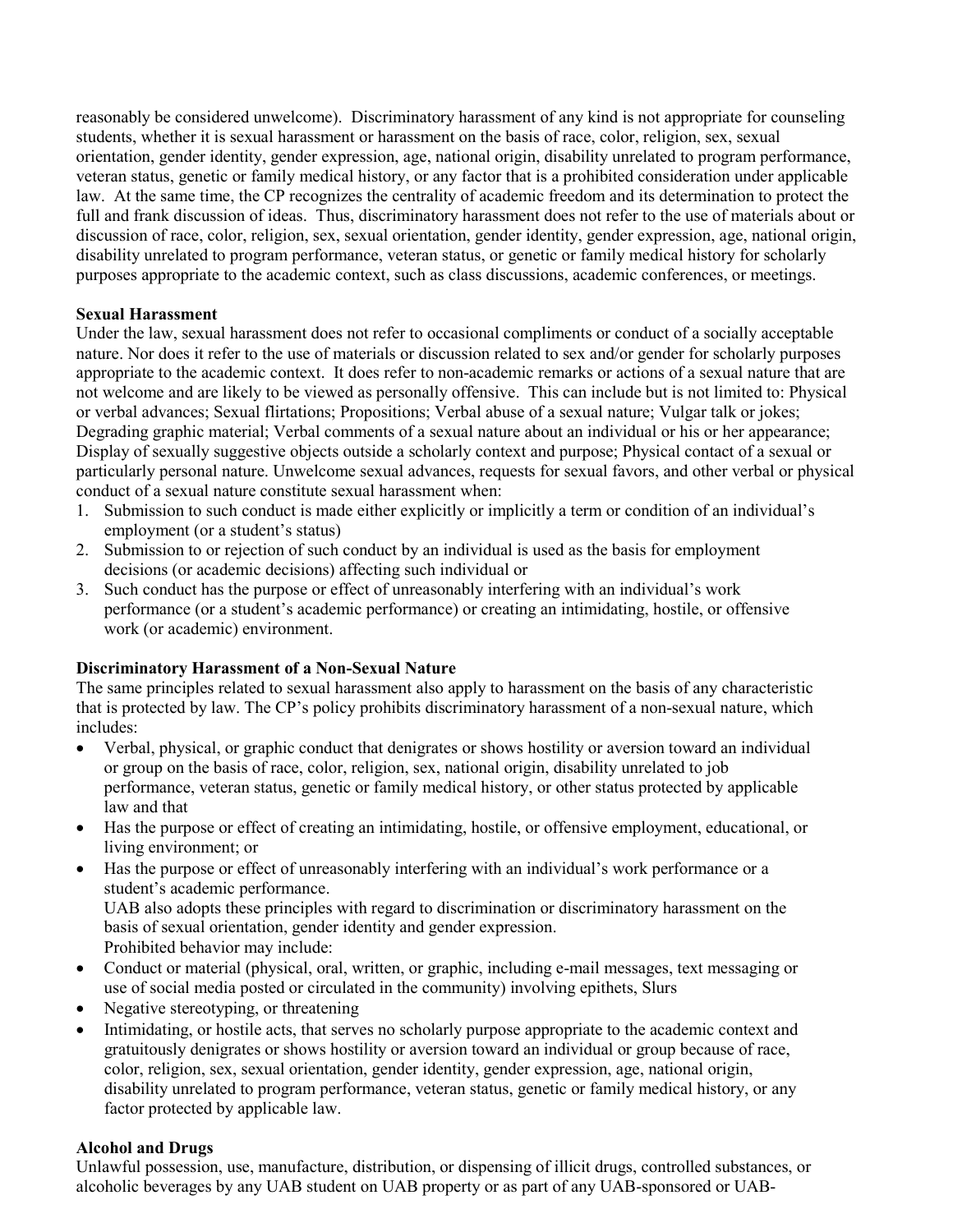sanctioned activity is prohibited. The legal possession, use, or distribution of alcoholic beverages on UAB property or at UAB-sponsored or UAB-sanctioned activities is governed by the UAB *General Policy Regarding the Use and Consumption of Alcoholic Beverages* and applicable local, state, and federal laws. In certain situations, the University is required to report the activities prohibited by this policy to appropriate law enforcement authorities. In all cases, the University may report activities prohibited by this policy to appropriate law enforcement authorities if it appears that the activity is a violation of law.

#### **Financial Aid and Assistance**

The Graduate School realizes that pursuit of an advanced degree involves some financial strain. There are several sources of financial aid available to students attending UAB. A graduate student admitted as a "Regular" student who demonstrates financial need is eligible to participate in these Federal programs:

Perkins Loan Stafford Loan (GSL) College Work Study (Contact the Department of Human Studies Room 227) Supplemental Loan for Students (SLS) The Education Resource Institute (TERI) Professional Educational Plan (PEP) EXCEL **CONCERN** Other private support programs

Veteran's Benefits-Any veteran who plans to enter UAB, and who wishes to apply for financial assistance through the Veterans Administration, should file an application with the UAB Office of Veterans Affairs (in the Student Development Center, 5th floor, University Center, 1400University Boulevard). For a complete description of these programs Contact: Office of Student Financial Aid University of Alabama at Birmingham University Center, Suite 250 Birmingham, Alabama 35294 Phone (205) 934-8223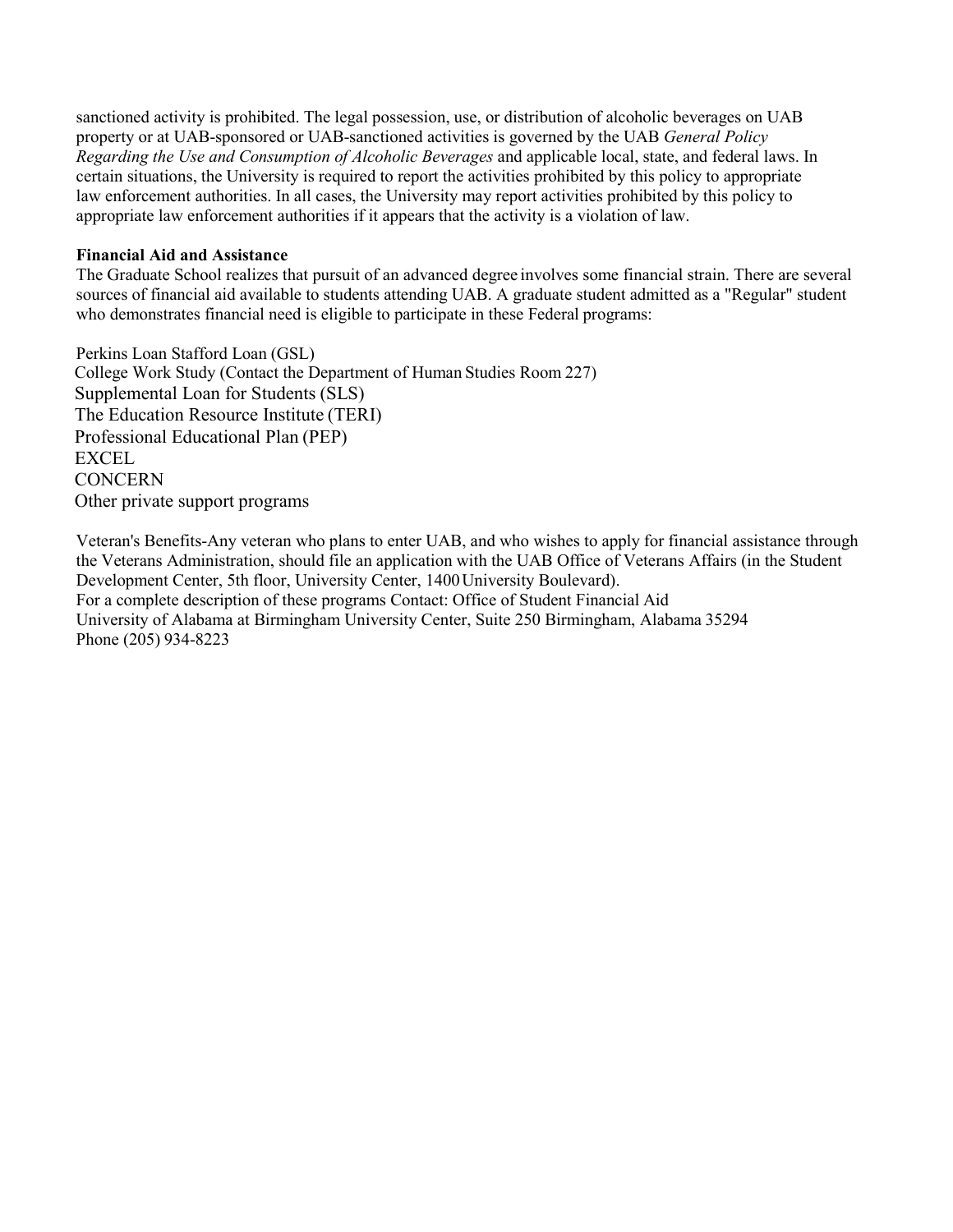# **Appendix I** CP Professional Dispositions Evaluation

Student Name: Concentration: Date: Faculty Completing Form: Drs. Hall, Hebard, McCarthy, Tyson, and Watson

As required by CACREP accreditation, CP faculty will assess all students' professional dispositions at the end of each semester. Faculty will provide a numeric score for each disposition, along providing specific comments and/or recommendations at the end of this form. Any student receiving a score of "Does not meet" on any of the dispositions listed below will receive a letter from faculty outlining plans for remediation of that dispositional concern. Failure to complete the remediation plan may result in termination from the program.

|                                                                                                                                                                                                           | Does not meet $(1)$                                                                                                                                | Emerging (2)                                                                                                                  | Proficient (3)                                                                                                                                        | Score/Level |
|-----------------------------------------------------------------------------------------------------------------------------------------------------------------------------------------------------------|----------------------------------------------------------------------------------------------------------------------------------------------------|-------------------------------------------------------------------------------------------------------------------------------|-------------------------------------------------------------------------------------------------------------------------------------------------------|-------------|
| Adheres to<br>professional code of<br>ethics and<br>demonstrates sound<br>ethical decision<br>making processes                                                                                            | Student demonstrates<br>limited ethical<br>behavior & judgment,<br>and a limited<br>decision-making<br>process                                     | Student demonstrates<br>ethical behavior &<br>judgments, but on a<br>concrete level with a basic<br>decision-making process   | Student demonstrates<br>consistent ethical<br>behavior & judgments                                                                                    |             |
| Maintains adequate<br>hygiene and<br>appropriate<br>appearance for a<br>professional,<br>academic setting                                                                                                 | Hygiene and<br>appearance are not<br>appropriate for<br>professional,<br>academic setting                                                          | Hygiene and appearance<br>are inconsistently<br>appropriate for<br>professional, academic<br>setting                          | Hygiene and attire are<br>consistently appropriate<br>for professional, academic<br>setting                                                           |             |
| Treats others with<br>warmth and open-<br>mindedness                                                                                                                                                      | Student appears<br>emotionally<br>disengaged from peers<br>and faculty, presents<br>with a blunted affect,<br>and/or is closed to<br>other's ideas | Student engages with<br>peers and faculty, but<br>shows difficulty with new<br>ideas                                          | Student intentionally<br>engages peers and faculty<br>in appropriate<br>relationships, displays<br>appropriate affect, and<br>seeks out other's ideas |             |
| Demonstrates<br>emotional stability<br>(i.e., congruence<br>between mood &<br>affect) & self-control<br>(i.e., impulse<br>control) in<br>relationships with<br>faculty, supervisors,<br>peers, & clients. | Student demonstrates<br>limited emotional<br>stability &<br>appropriateness in<br>interpersonal<br>interactions.                                   | Student demonstrates<br>inconsistent emotional<br>stability & appropriateness<br>in interpersonal<br>interactions.            | Student demonstrates<br>emotional stability &<br>appropriateness in<br>interpersonal interactions.                                                    |             |
| Student<br>demonstrated<br>awareness,<br>appreciation, &<br>respect of cultural<br>difference (e.g.,<br>races, spirituality,<br>sexual orientation,<br>SES, etc.)                                         | Student demonstrates<br>limited multicultural<br>competencies<br>(knowledge, self-<br>awareness,<br>appreciation, &<br>skills).                    | Student demonstrates<br>inconsistent multicultural<br>competencies (knowledge,<br>self-awareness,<br>appreciation, & skills). | Student demonstrates<br>multicultural<br>competencies<br>(knowledge, self-<br>awareness, appreciation,<br>& skills).                                  |             |
| Demonstrates ability<br>to collaborate<br>effectively and                                                                                                                                                 | Student is limitedly<br>respectful, thoughtful,<br>& appropriate within                                                                            | Student is inconsistently<br>respectful, thoughtful, &<br>appropriate within                                                  | Student is respectful,<br>thoughtful, & appropriate<br>within all professional                                                                        |             |